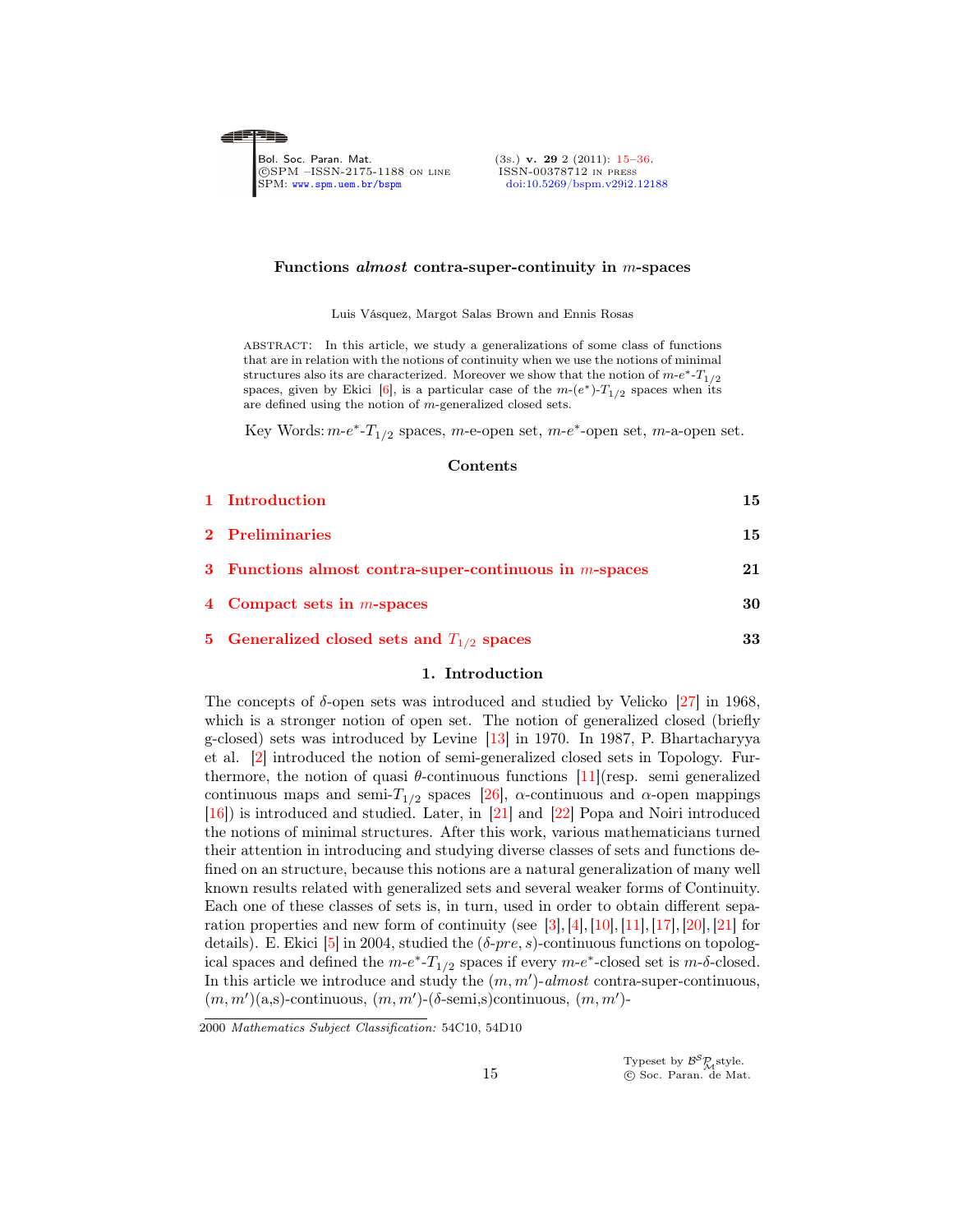$(δ$ -pre,s)continuous,  $(m, m')$ - $(e, s)$ continuous,  $(m, m')$ - $(e^*, s)$ -continuous functions between spaces with minimal structure and study its relations with other class of functions and prove that the definition of  $m-e^*$ - $T_{1/2}$  spaces given by Ekici is a particular case of the  $m-(e^*)-T_{1/2}$  spaces when it is defined in terms that each  $m-e^*$ -generalized closed set is  $m-e^*$ -closed.

## 2. Preliminaries

<span id="page-1-0"></span>Let X be a nonempty set and let  $m \subseteq P(X)$ , where  $P(X)$  denote the set of power of X. We say that m is an minimal structure on X (see [\[21\]](#page-21-3) and [\[22\]](#page-21-4)) if  $\emptyset$  and X belong to  $m$ . The members of the minimal structure  $m$  are called  $m$ -open sets, and the pair  $(X, m)$  is called an m-space. The complement of an m-open set is called m-closed set.

**Definition 2.1** [\[14\]](#page-20-9) Let  $(X, m)$  be an m-space and  $A \subset X$ , the m-interior of A and the m-closure of A are defined, respectively, as

$$
m\text{-}int(A) = \bigcup \{W : W \in m, W \subseteq A\},\
$$

$$
m\text{-}cl(A) = \bigcap \{F : A \subseteq F, X \setminus F \in m\}
$$

**Theorem 2.2** Let  $(X, m)$  be an m-space, A and B subsets of X. Then  $x \in$ m-cl(A) if and only if  $U \cap A \neq \emptyset$  for all  $U \in m$  such that  $x \in m$ . And satisfy the following properties:

- 1.  $m\text{-}int(X \setminus A) = X \setminus m\text{-}cl(A)$ .
- 2.  $m \text{-} cl(X \setminus A) = X \setminus m \text{-} int(A)$ .
- 3. If  $A \subset B$ , then  $m-cl(A) \subset m-cl(B)$ .
- $\mu$ .  $m-cl(A) \cup m-cl(B) \subset m-cl(A \cup B)$ .
- 5.  $m\text{-}int(A \cap B) \subset m\text{-}int(A) \cap m\text{-}int(B)$ .

**Proof:** It follows from by Lemma 3.1 [\[21\]](#page-21-3), [\[22\]](#page-21-4).

We can observe that, given a minimal structure m on a set X, if  $A \subset X$ , the  $m\text{-}int(A)$  is not necessarily an element of m, but we assume on m the condition that is closed under arbitrary unions (this condition is called the Maki condition), then immediately, we have that  $m\text{-}int(A)$  is an element of m, and hence  $A \subset X$  is m-open if and only if  $m\text{-}int(A) = A$  and m-closed if and only  $m\text{-}cl(A) = A$ .

**Definition 2.3** Let  $(X, m)$  be an *m*-space. A subset A of X is said to be:

- 1. *m*-regular open if  $A = m\text{-}int(m\text{-}cl(A)).$
- 2. *m*-semiopen if  $A \subset m-cl(m-int(A)).$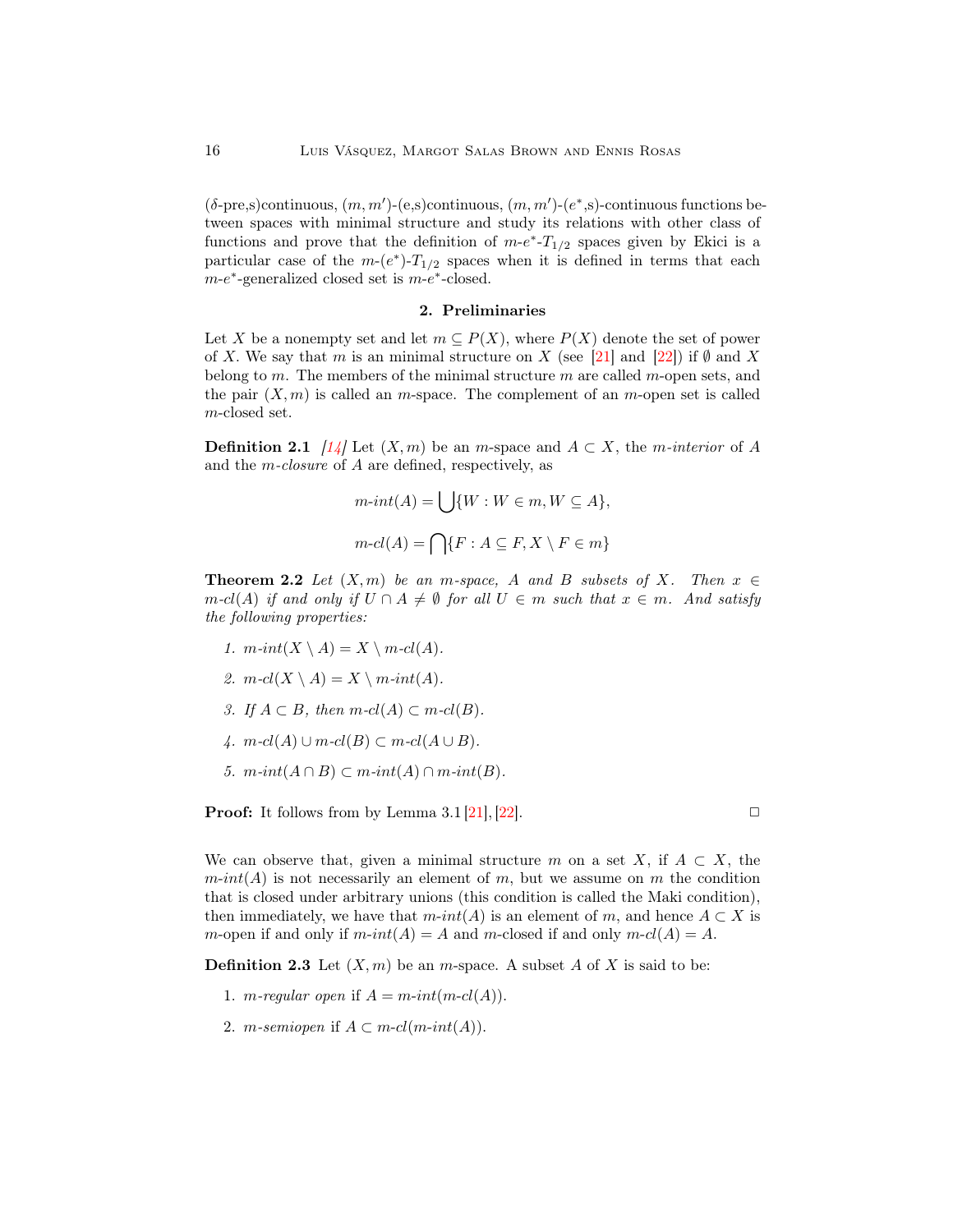- 3. *m*- $\alpha$ -open if  $A \subset m\text{-}int(m\text{-}cl(m\text{-}int(A))).$
- 4. *m*-preopen if  $A \subset m\text{-}int(m\text{-}cl(A)).$
- 5. *m*-β-open if  $A \subset m$ -cl(*m*-int(*m*-cl(*A*))).

Observe that if the minimal structure is a topology, then the above concepts are the same as the concepts of regular open [\[25\]](#page-21-7), semiopen [\[12\]](#page-20-10),  $\alpha$ -open [\[19\]](#page-21-8), preopen  $[15]$  and  $\beta$ -open  $[1]$ . The complement of an *m*-regular open (respectively m-semiopen,  $m$ - $\alpha$ -open,  $m$ -preopen,  $m$ - $\beta$ -open) is called m-regular closed (respectively m-semiclosed, m- $\alpha$ closed, m-preclosed, m- $\beta$ -closed).

We denote by  $m\text{-}RO(X)$ , (respectively  $m\text{-}RC(X)$ ,  $m\text{-}SO(X)$ ,  $m\text{-}aO(X)$ ,  $m\text{-}PO(X)$ ,  $m\n-βO(X)$ ) the family of all m-regular open sets (respectively m-regular closed sets, m-semiopen sets, m- $\alpha$ -open sets, m-preopen sets, m- $\beta$ -open sets) of X.

**Definition 2.4** [\[23\]](#page-21-9) Let  $(X, m)$  be an m-space and A be a subset of X. A point  $x \in X$  is said to be an m- $\theta$ -semiclosure point of A if  $m-cl(U) \cap A \neq \emptyset$  for all m-semiopen set U such that  $x \in U$ . The set of all  $m-\theta$ -semiclosure points of A is denoted by  $m\n-*\theta*-*cl*(A)$ .

**Definition 2.5** [\[23\]](#page-21-9)Let  $(X, m)$  be an m-space and  $A \subset X$ . A is said to be an  $m-\theta$ -semiclosed if  $A = m-\theta$ -cl(A).

**Definition 2.6** Let  $(X, m)$  be an m-space and  $A \subseteq X$ . The m-r-kernel of A, denoted by  $m-r-ker(A)$ , is defined as the intersection of all m-regular open sets that contain A, that is,

$$
m\text{-}r\text{-}ker(A) = \bigcap \{U : U \in m\text{-}RO(X), A \subset U\}.
$$

**Definition 2.7** Let  $(X, m)$  be an m-space and  $A \subseteq X$ . The m- $\delta$ -closure and the  $m-\delta-interior$  of the set A, are defined, respectively, as:

$$
m\text{-}\delta\text{-}cl(A) = \{x \in X : A \cap m\text{-}int(m\text{-}cl(U)) \neq \emptyset, \forall U \in m, x \in U\}
$$

$$
m\text{-}\delta\text{-}int(A) = \bigcup \{W : W \in m\text{-}RO(X), W \subset A\}
$$

**Theorem 2.8** Let A be a subset of an m-space X. The following statements hold:

- 1. If  $A \subset B$  then  $m \text{-} \delta \text{-} cl(A) \subset m \text{-} \delta \text{-} cl(B)$ .
- 2. If  $A \subset B$  then  $m \cdot \delta \cdot int(A) \subset m \cdot \delta \cdot int(B)$ .
- 3. m-δ-int(A) ⊂ m-int(A) ⊂ m-cl(A) ⊂ m-δ-cl(A)
- $\mathcal{A}$ .  $X \setminus m$ -δ-int $(A) = m$ -δ-cl $(X \setminus A)$ .
- 5.  $m\n-δ-int(X \setminus A) = X \setminus m\n-δ-cl(A)$ .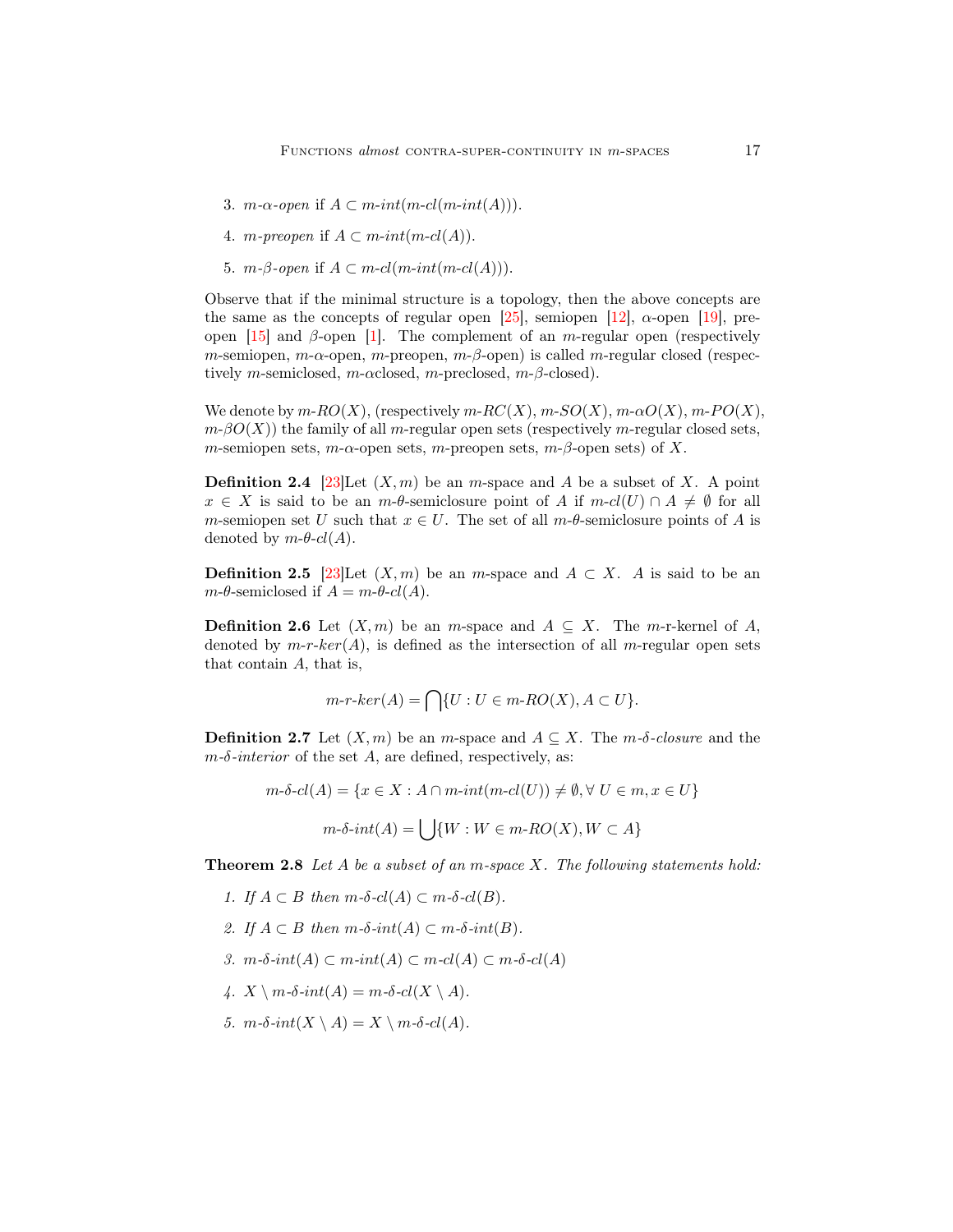**Definition 2.9** A subset A of an  $m$ -space X is said to be:

- 1.  $m\n-δ\n-open$  if  $A = m\n-δ\n-int(A)$ .
- 2.  $m-\delta$  preopen if  $A \subset m\text{-}int(m-\delta\text{-}cl(A)).$
- 3.  $m$ -δ-semiopen if  $A \subset m$ -cl(m-δ-int(A)).

The complement of an  $m-\delta$ -open set (respectively  $m-\delta$ -semiopen set,  $m-\delta$ -preopen set) is called  $m-\delta$ -closed set (respectively  $m-\delta$ -semiclosed set,  $m-\delta$ -preclosed set). The family of all  $m-\delta$ -open sets (respectively  $m-\delta$ -preopen sets,  $m-\delta$ -semiopen sets) are denoted by  $m\text{-}\delta O(X)$  (respectively  $m\text{-}\delta PO(X)$ ,  $m\text{-}\delta SO(X)$ ).

**Definition 2.10** A subset A of an  $m$ -space X is said to be:

- 1. m-e-open if  $A \subset m-cl(m-\delta-int(A)) \cup m-int(m-\delta-cl(A)).$
- 2.  $m-e^*$ -open if  $A \subset m-cl(m-int(m-\delta-cl(A))).$
- 3. *m*-a-open if  $A \subset m\text{-}int(m\text{-}c(l(m\text{-}\delta\text{-}int(A))).$

The complement of an  $m$ -e-open set (respectively  $m-e^*$ -open set,  $m$ -aopen set) is called m-e-closed set (respectively  $m-e^*$ -closed set, m-aclosed set). The family of all m-e-open sets (respectively  $m-e^*$ -open sets, m-a-open sets) are denoted by  $m\text{-}eO(X)$  (respectively  $m - e^*O(X)$ ,  $m\text{-}aO(X)$ ).

The following diagram [1](#page-4-0) shows the existence relation between the different sets defined above.

(M)=Maki condition

**Example 2.11** Let  $\mathbb R$  be the set of real number, x, y two distinct points in  $\mathbb R$  and  $m = {\mathbb{R}, \emptyset, \{x\}, \{y\}, \mathbb{R} \setminus \{x\}, \mathbb{R} \setminus \{y\}}$ . The set  $A = \{x, y\}$  is an m-δ-open but is not m-regular open neither m-open.

**Example 2.12** Let  $\mathbb R$  be the set of real number, x, y two distinct points in  $\mathbb R$  and  $m = {\mathbb{R}, \emptyset, \{x\}, \mathbb{R} \setminus \{y\}}.$  The set  $A = \{x\}$  is an m-open but is not m-δ-open.

**Example 2.13** Let  $\mathbb R$  be the set of real number, x, y two distinct points in  $\mathbb R$  and  $m = {\mathbb{R}, \emptyset, \{x\}, \{y\}}$ . Let a be a point in  $\mathbb R$  distinct of x and y.

- 1. The set  $A = \mathbb{R} \setminus \{a\}$  is m- $\delta$ -preopen but not is m-open.
- 2. The set  $A = \{x, a\}$  is m-e-open but not is m- $\delta$ -preopen.
- 3. The set  $A = \{x, y\}$  is m- $\alpha$ -open but not is m-open.
- 4. The set  $A = \mathbb{R} \setminus \{x\}$  is m-semiopen but not is m- $\alpha$ -open.
- 5. The set  $A = \mathbb{R} \setminus \{x\}$  is m- $\beta$ -open but not is m-preopen.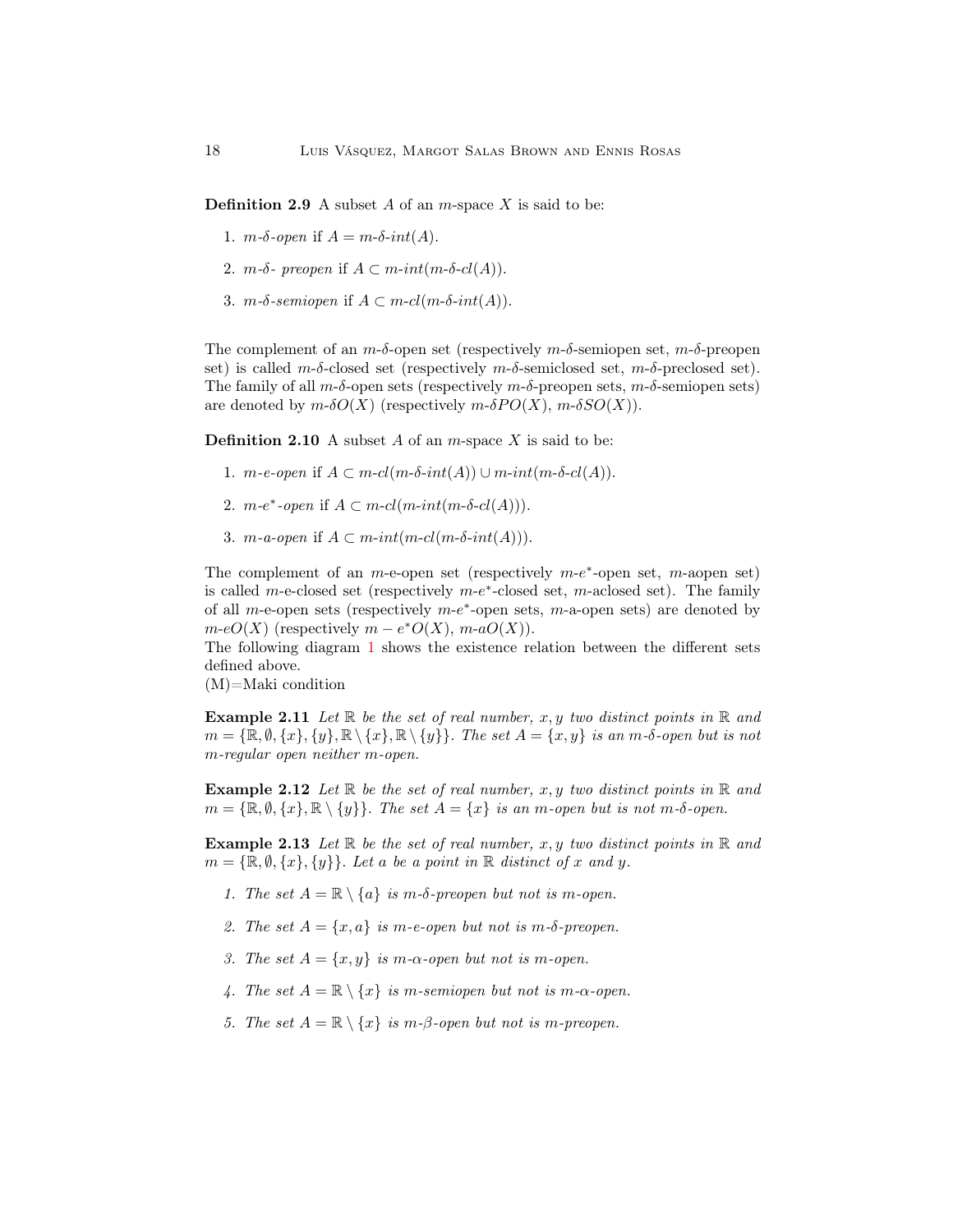

<span id="page-4-0"></span>Figure 1: Relation among the sets in an  $m$ -spaces

**Example 2.14** Let  $\mathbb R$  be the set of real number,  $x, y, z$  three distinct points in  $\mathbb R$ and  $m = {\mathbb{R}, \emptyset, \{x\}, \{y\}, \{x, y, z\}}$ .

- 1. The set  $A = \{x, y, z\}$  is m-a-open but is not m- $\delta$ -open.
- 2. The set  $A = \{x, z\}$  is m- $\delta$ -semiopen but not is m-a-open.
- 3. The set  $A = \{x, y, z\}$  is m- $\delta$ -semiopen but not is m- $\delta$ -open.

**Example 2.15** Let  $\mathbb R$  be the set of real number, x, y two distinct points in  $\mathbb R$  and  $m = {\mathbb{R}, \emptyset, \mathbb{R} \setminus \{x\}, \mathbb{R} \setminus \{y\}}.$ 

- 1. The set  $A = \{x\}$  is m-e<sup>\*</sup>-open but not is m-semiopen.
- 2. The set  $A = \{x\}$  is m- $\delta$ -preopen but not is m-preopen.
- 3. The set  $A = \{x\}$  is m-e-open but not is m-preopen.
- 4. The set  $A = \{x\}$  is m-e<sup>\*</sup>-open but not is m- $\beta$ -open.
- 5. The set  $A = \{x\}$  is m-e-open but not is m- $\alpha$ -open.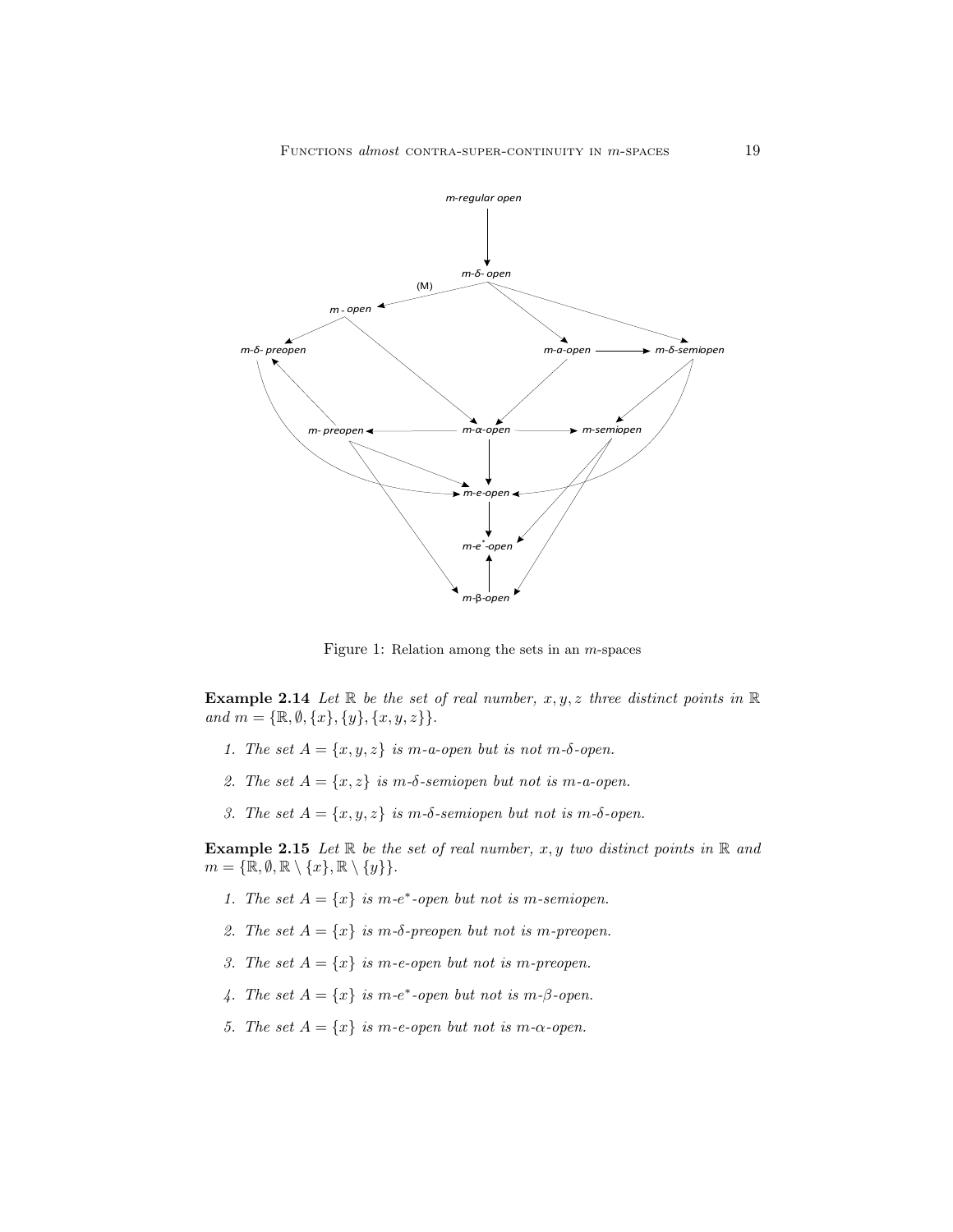- 6. The set  $A = \mathbb{R} \setminus \{a\}$ , with  $a \notin \{x, y\}$  is m-preopen but not is m- $\alpha$ -open.
- 7. The set  $A = \mathbb{R} \setminus \{a\}$ , with  $a \notin \{x, y\}$  is m- $\beta$ -open but not is m--semiopen.

The following theorem shows that the collection of all  $m-e^*$ -open sets (respectively  $m$ -e-open sets,  $m$ -a-open sets) is an  $m$  structure that satisfy the Maki condition.

**Theorem 2.16** Let  $(X, m)$  be an m-space, the following statements hold:

- 1. The union of any collection of  $m-e^*$ -open sets is an  $m-e^*$ -open set.
- 2. The union of any collection of m-e-open sets is an m-e-open set.
- 3. The union of any collection of m-a-open sets is an m-a-open set.

**Proof:** Let  $\{U_{\alpha}\}_{{\alpha \in J}}$  any collection of m-e<sup>\*</sup>-open sets, then for each  $\alpha \in J$ ,  $U_{\alpha} \subset$  $m\text{-}cl(m\text{-}int(m\text{-}\delta\text{-}cl(U_\alpha))),$  and hence  $U_\alpha\subset\bigcup_{\alpha\in J}U_\alpha$ in consequence:

 $\mathbf{r}$ 

$$
m-cl(m-int(m-\delta-cl(U_{\alpha}))) \quad \subset \quad m-cl(m-int(m-\delta-cl(\bigcup_{\alpha \in J} U_{\alpha})))
$$
\n
$$
U_{\alpha} \quad \subset \quad m-cl(m-int(m-\delta-cl(\bigcup_{\alpha \in J} U_{\alpha})))
$$
\n
$$
\bigcup_{\alpha \in J} U_{\alpha} \quad \subset \quad m-cl(m-int(m-\delta-cl(\bigcup_{\alpha \in J} U_{\alpha})))
$$

and we obtain that  $\bigcup U_{\alpha}$  is an  $m-e^*$ -open set. In analogue form follows (2) and (3).

We define the m-e-closure (respectively  $m-e^*$ -closure, m-a-closure) of a subset A of X, denoted by m-e- $cl(A)$  (respectively m-e<sup>\*</sup>- $cl(A)$ , m-a- $cl(A)$ ), as the intersection of all m-e-closed sets (respectively  $m-e^*$ -closed sets, m-a-closed sets) containing A. Now using the above theorem, we obtain in a natural form that the  $m-ecl(A)$ (respectively  $m-e^*$ - $cl(A)$ ,  $m-a$ - $cl(A)$ ) is the smallest  $m$ -e-closed (respectively  $m-e^*$ closed set, m-a-closed set) containing A.

In 2007 Salas, M. et. al. [\[24\]](#page-21-10) studied and generalized the separation axioms using minimal structure. Now we define the notions of  $m-T_1$  spaces and  $m-T_2$  spaces given in [\[23\]](#page-21-9).

**Definition 2.17** [\[23\]](#page-21-9) Let  $(X, m)$  be an m-space, X is said to be:

1.  $m-T_1$  if for each pair of different points x, y of X, there exist m-open sets M and N such that  $x \in M$ ,  $y \in N$  and  $y \notin M$  and  $x \notin N$ .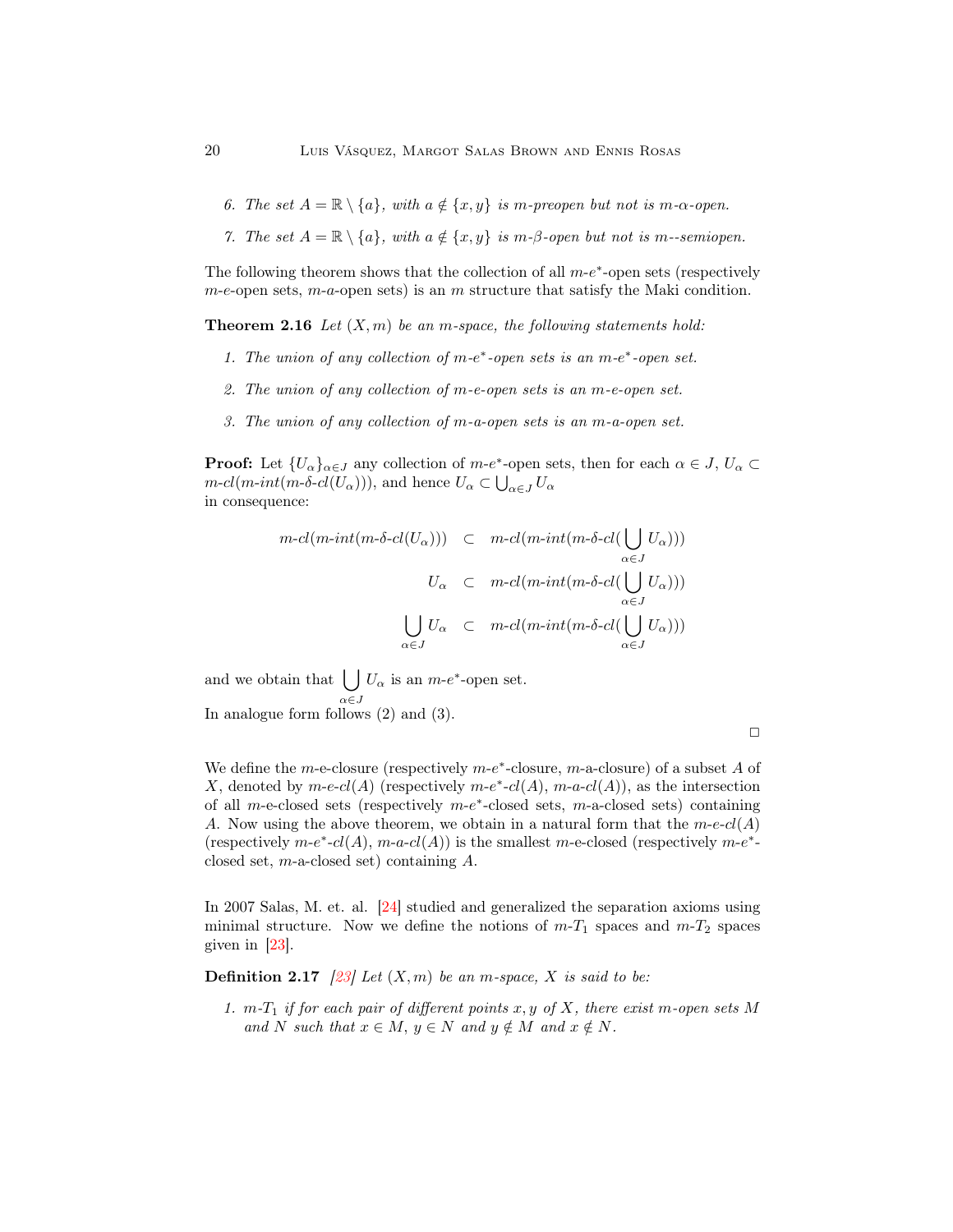2.  $m-T_2$  If for each pair of different points x, y of X there exist m-open sets M and N such that  $x \in M$ ,  $y \in N$  and  $M \cap N = \emptyset$ .

If  $(X, m)$  is an m space and consider the m spaces  $(X, m-e^*O(X)), (X, m-eO(X))$ and  $(X, m-aO(X))$ . We obtain the concepts of  $^*$ - $T_1$ ,  $m-e^*$ - $T_2$  spaces (respectively  $m-e-T_1$ ,  $m-e-T_2$ ,  $m-a-T_1$ ,  $m-a-T_2$ ) spaces, that are a natural generalizations of the definitions given by Ekici [\[9\]](#page-20-13) when the minimal structure m is a topology.

## 3. Functions almost contra-super-continuous in m-spaces

<span id="page-6-0"></span>Using the sets described in the above section, we define a new class of continuous functions between m spaces and we give some characterizations.

**Definition 3.1** Let  $(X, m)$ ,  $(Y, m')$  two m-spaces and  $f : X \to Y$  be a function between  $m$ -spaces,  $f$  is said to be:

- 1.  $(m, m')$ -contra R-map if  $f^{-1}(A)$  is an m-regular closed set in X for all  $m'$ -regular open set A in Y.
- 2.  $(m, m')$ -almost contra-super-continuous if  $f^{-1}(A)$  is an m- $\delta$ closed set in X for all  $m'$ -regular open set  $A$  in  $Y$ .
- 3.  $(m, m')$ - $(\delta$ -semi,s)-continuous if  $f^{-1}(A)$  is an  $m$ - $\delta$ -semiclosed set in X for all  $m'$ -regular open set A in Y.
- 4.  $(m, m')$ - $(\delta$ -pre,s)-continuous if  $f^{-1}(A)$  is an m- $\delta$ -preclosed set in X for all  $m'$ -regular open set A in Y.
- 5.  $(m, m')$ - $(e^*, s)$ -continuous if the inverse image of each m'-regular open set in Y is an  $m-e^*$ -closed set in X.
- 6.  $(m, m')$ - $(e, s)$ -continuous if the inverse image of each m'-regular open set in  $Y$  is an *m*-e-closed set in  $X$ .
- 7.  $(m, m')$ - $(a, s)$ -continuous if the inverse image of each m'-regular open set in  $Y$  is an *m*-a-closed set in  $X$ .

**Example 3.2** Let  $X = \{a, b, c\}$  and  $m = \{\emptyset, X, \{a\}\}\$ . Let  $f : (X, m) \rightarrow (X, m)$ the identity function, then f is  $(m, m)$ -almost contrasuper-continuous.

**Example 3.3** Let  $X = \{a, b, c, d\}$  and  $m = \{\emptyset, X, \{a, b\}, \{c, d\}\}\$ . Let  $f : (X, m) \to$  $(X, m)$  the identity function, then f is  $(m, m)$ -contra R-map.

**Example 3.4** Let  $X = Y = \{a, b, c\}$  and  $m = \{\emptyset, X, \{a\}, \{b, c\}\}$  Consider the function  $f : (X,m) \to (X,m)$  defined as  $f(a)=a$ ,  $f(b)=c$ ,  $f(c)=a$ . Then, f is  $(m, m)$ - $e^*$ -continuous and  $(m, m)$ -e-continuous.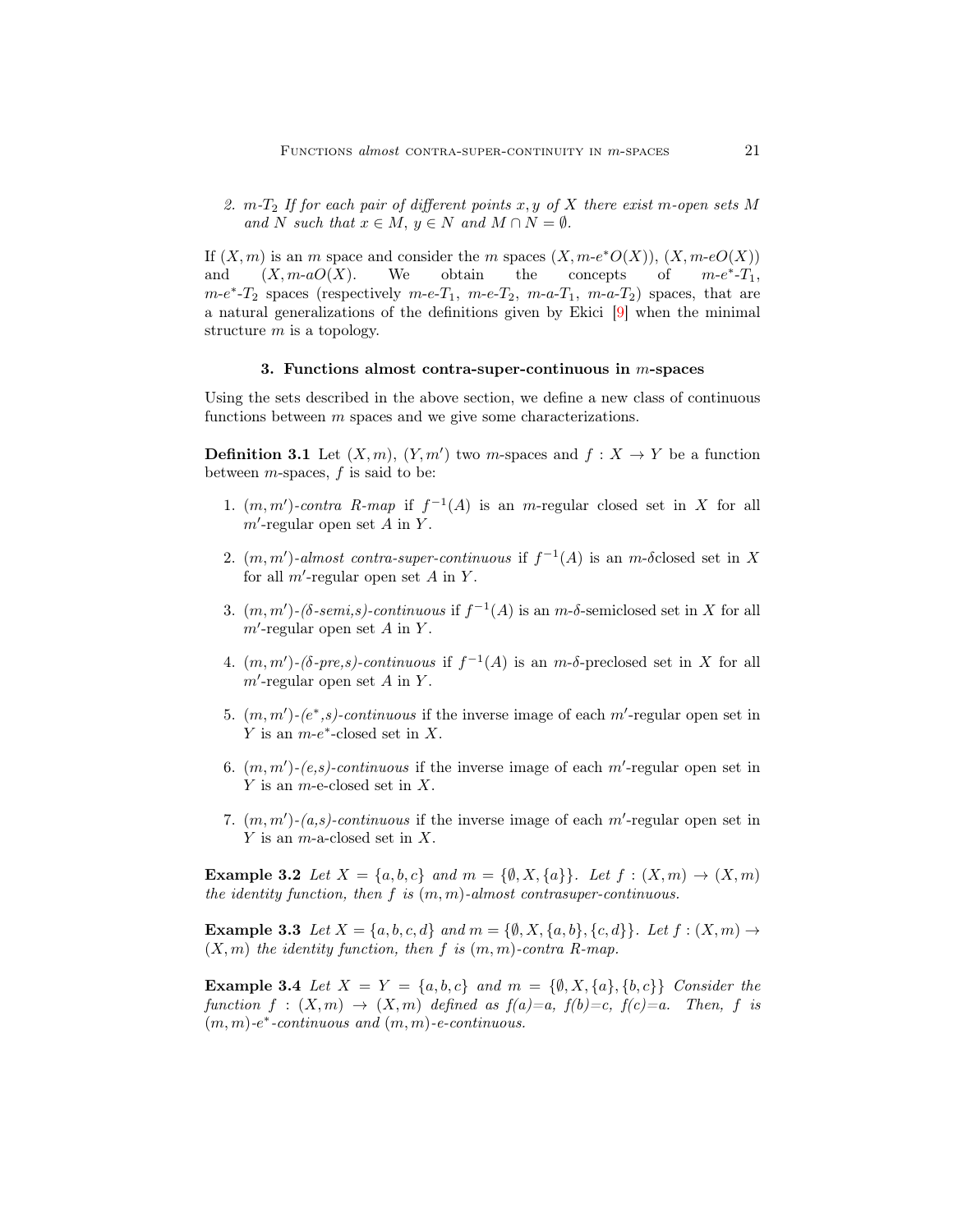Example 3.5 Let  $X = Y = \{a, b, c, d\}$  and  $m = \{\emptyset, X, \{a\}, \{c\}, \{a, b\},\$  ${a, c}, {a, b, c}, {a, c, d}$  Consider the function  $f : (X, m) \rightarrow (X, m)$  defined as  $f(a) = d$ ,  $f(b) = c$ ,  $f(c) = b$  and  $f(d) = a$ . Then, f is  $(m, m)$ -almost  $e^*$ -continuous.

If in the above definitions the minimal structures m and  $m'$  are topologies on X and Y respectively we obtain the classical concepts of function contra R-map  $[8]$ , almost contra-super-continuous [\[6\]](#page-20-1),  $(\delta$ -semi, s)-continuous [\[7\]](#page-20-15),  $(\delta$ -pre, s)-continuous  $[5]$ ,  $(e^*, s)$ -continuous  $[9]$ ,  $(e, s)$ -continuous  $[9]$  and  $(a, s)$ -continuous  $[9]$  respectively. The following theorem shows the existent relations between the different class of functions defined above.

<span id="page-7-0"></span>**Theorem 3.6** Let  $f: X \rightarrow Y$  be a function between m-spaces. The following statements hold:

- 1. If f is  $(m, m')$ -almost contra-super-continuous then f is  $(m, m')(a,s)$ -continuous.
- 2. If f is  $(m, m')$ - $(a, s)$ -continuous then f is  $(m, m')$ - $(\delta$ -semi,s)continuous.
- 3. If f is  $(m, m')$ - $(a, s)$ -continuous then f is  $(m, m')$ - $(\delta$ -pre,s)-continuous.
- 4. If f is  $(m, m')$ - $(\delta$ -semi,s)-continuous then f is  $(m, m')$ - $(e, s)$ continuous.
- 5. If f is  $(m, m')$ - $(\delta$ -pre,s)-continuous then f is  $(m, m')$ - $(e, s)$ -continuous.
- 6. If f is  $(m, m')$ - $(e, s)$ -continuous then f is  $(m, m')$ - $(e^*, s)$ -continuous.

The converse implications of the Theorem [3.6,](#page-7-0) in general are not true, as we can see in the following examples:

**Example 3.7** Let  $X = Y = \{a, b, c, d\}$  and  $m = \{\emptyset, X, \{a\}, \{b\}, \{a, b\},\$  ${a, b, c}, {a, b, d}$  and m' = { $\emptyset, X, {a}, {c}, {a, b}, {a, c}, {a, b, c}$ }  ${a, c, d}$ . Consider the function  $f : (X, m) \to (Y, m')$  defined as  $f(a)=d, f(b)=d$ ,  $f(c)=d, f(d)=c.$  Then, f is  $(m, m')-(a, s)$ -continuous but not is  $(m, m')$ -almost contra-super-continuous.

**Example 3.8** Let  $X = \{a, b, c\}$  and  $m = \{\emptyset, X, \{a\}, \{c\}, \{a, c\}, \{b, c\}\}\$ . Let  $f$ :  $(X, m) \to (X, m)$  the function defined as  $f(a) = b, f(b) = a, f(c) = c$ . Then f is  $(m, m')$ - $(e, s)$ -continuous but not is  $(m, m')$ - $(\delta$ -semi,s)-continuous.

Example 3.9 Let  $X = \{a, b, c, d\}$  and  $m = \{\emptyset, X, \{a\}, \{c\}, \{a, b\}, \{a, c\},\$  ${a, b, c}, {a, c, d}.$  Then the identity function  $i : (X, m) \rightarrow (X, m)$  is  $(m, m')$ - $(\delta$ -semi,s)-continuous but not is  $(m, m')$ - $(a, s)$ -continuous.

Example 3.10 Let  $X = \{a, b, c, d\}$  and  $m = \{\emptyset, X, \{a\}, \{c\}, \{a, b\},\}$  ${a, c}, \{a, b, c\}, \{a, c, d\}$ . The function  $f : (X, m) \rightarrow (X, m)$  defined as  $f(a) = a$ ,  $f(b) = c, f(c) = a, f(d) = c$  is  $(m, m')-(e^*, s)$ -continuous but not is  $(m, m')$ - $(e,s)$ -continuous.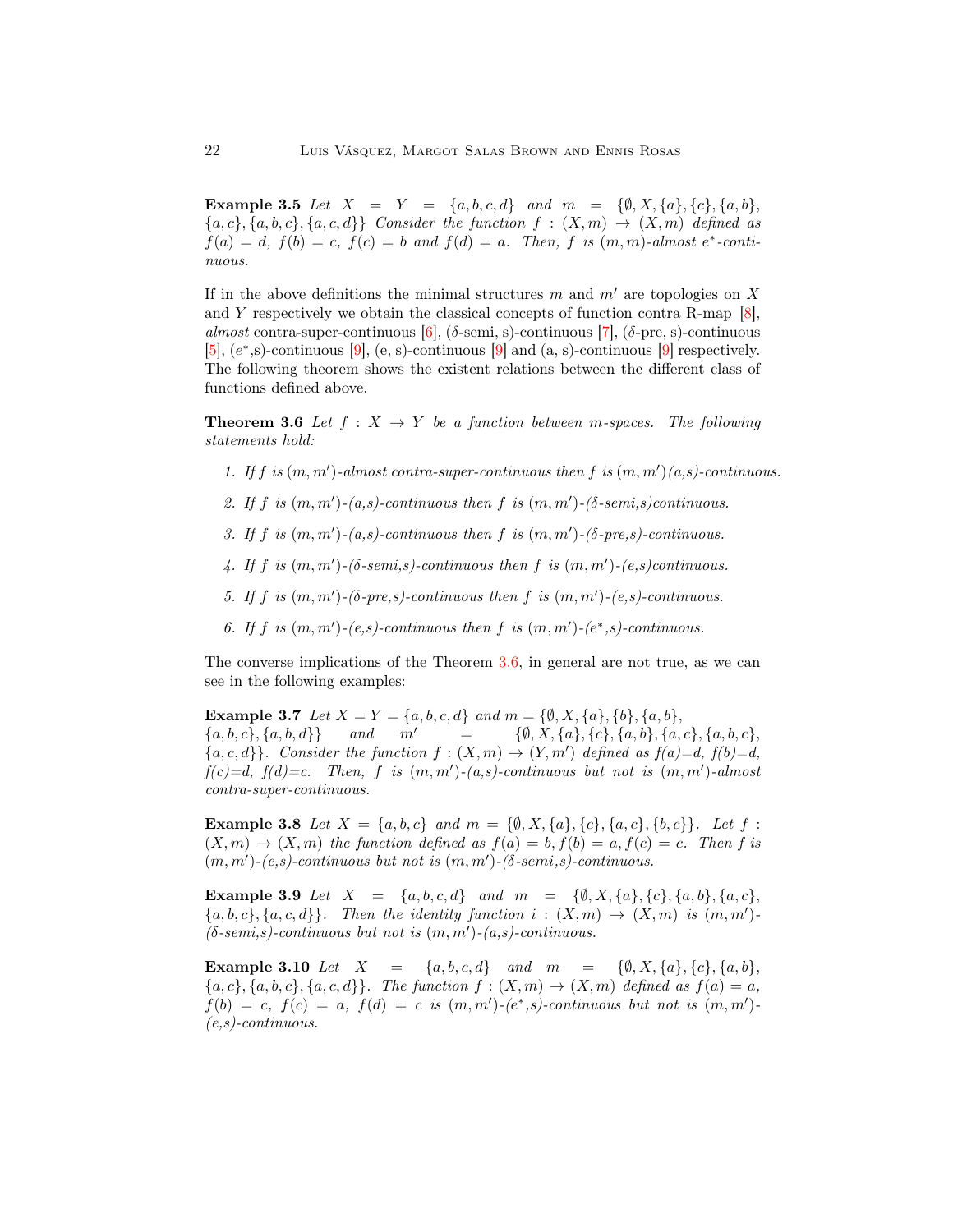

Figure 2: Relation among continuous function in m-spaces

**Example 3.11** Let  $X = \{a, b, c, d\}$  and  $m = \{\emptyset, X, \{a, d\}, \{c\}, \{a, c, d\}\}.$  The function  $f:(X,m)\to (X,m)$  defined as  $f(a)=d$ ,  $f(b)=a$ ,  $f(c)=b$ ,  $f(d)=c$ . Is  $(m, m')$ - $(\delta$ -pre,s)-continuous but not is  $(m, m')$ - $(a, s)$ -continuous.

**Example 3.12** Let  $X = \{a, b, c\}$  and  $m = \{\emptyset, X, \{a\}, \{b\}, \{a, b\}\}\$ . Then the identity function  $i:(X,m)\to (X,m)$  is  $(m,m')-(e,s)$ -continuous but not is  $(m,m')$ - $(\delta$ -pre,s)-continuous.

**Definition 3.13** Let  $(X, m)$ ,  $(Y, m')$  two m-spaces and  $f : X \to Y$  be a function between  $m$ -spaces,  $f$  is said to be:

- 1.  $(m, m')$ -e<sup>\*</sup>-continuous if  $f^{-1}(A)$  is an  $m-e^*$ -open set for all  $m'$ open set A .
- 2.  $(m, m')$ -almost  $e^*$ -continuous if  $f^{-1}(A)$  is an  $m-e^*$ -open set for all m'-regular open set A.
- 3.  $(m, m')$ -almost e-continuous if  $f^{-1}(A)$  is an m-e-open set for all m'-regular open set A.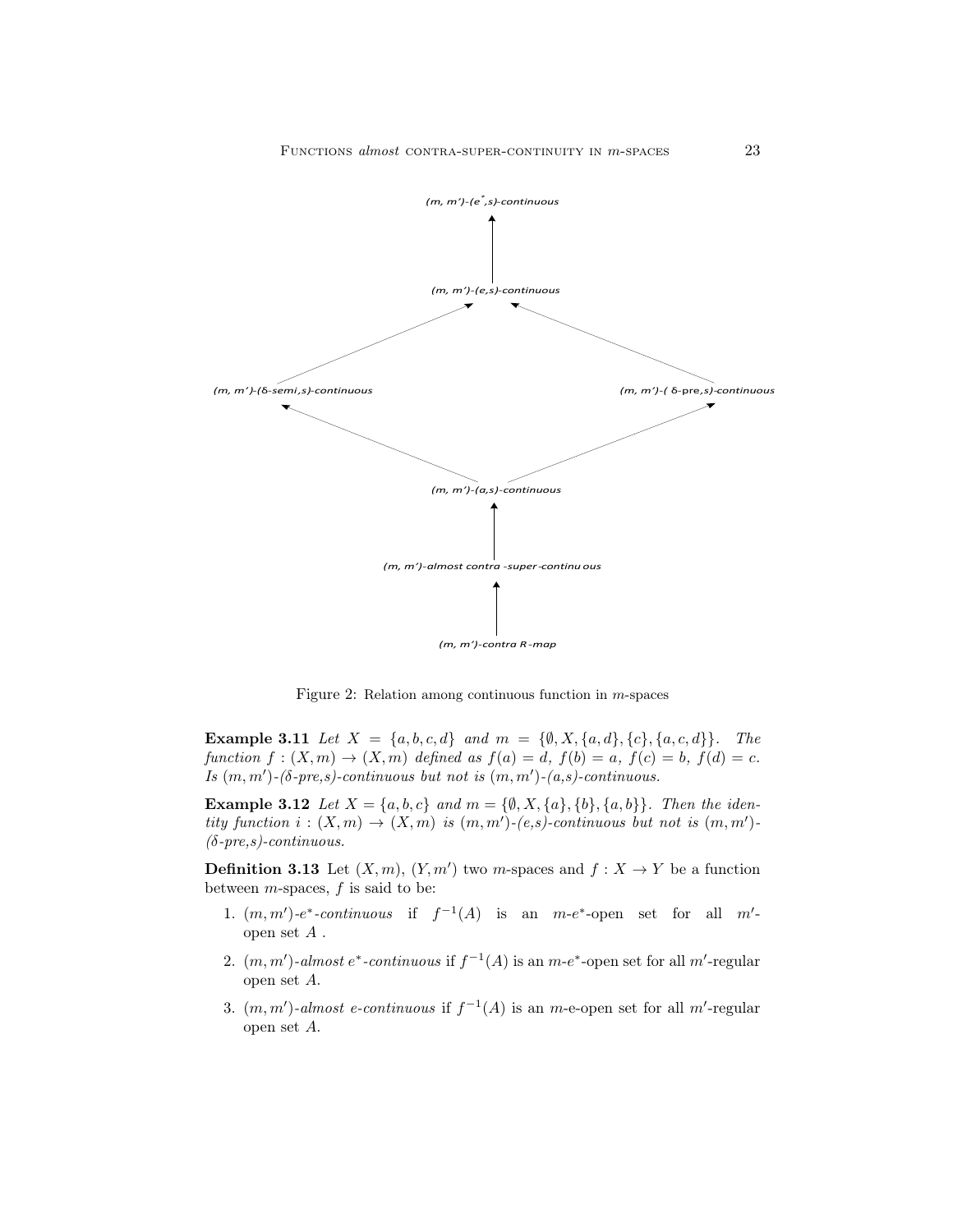4.  $(m, m')$ -almost a-continuous if  $f^{-1}(A)$  is an m-a-open set for all m'-regular open set A.

**Definition 3.14** An m-space  $(X, m)$  is said to be m-extremely disconnected if the m-closure of all m-open set of X is m-open.

Example 3.15 Consider  $X = \{a, b, c, d\}$  and  $m = \{\emptyset, X, \{a\}, \{b\}, \{c\},\}$  ${d}, {b, c, d}, {a, c, d}, {a, b, d}, {a, b, c}.$  The m-space  $(X, m)$  is extremely disconnected.

If the range of a function is  $m$ -extremely disconnected, then the concepts of functions  $(m, m')$ - $(e^*, s)$ -continuous and  $(m, m')$ -almost  $e^*$ -continuous are equivalents. This fact we can see in the following theorem.

**Theorem 3.16** Let  $(X, m)$ ,  $(Y, m')$  two m-spaces and  $f : X \to Y$  be a function. If  $(Y, m')$  is an m'-extremely disconnected, then f is  $(m, m')$ - $(e^*, s)$ -continuous if and only if  $f$  is  $(m, m')$ -almost  $e^*$ -continuous.

**Proof:** Suppose that f is  $(m, m')$ - $(e^*, s)$ -continuous and let U be a subset of Y that is m' regular open, we want to prove that  $f^{-1}(U)$  is m-e<sup>\*</sup>-open. Since Y is  $m'$ -extremaly disconnected then U es  $m'$ -open and  $m'$ -closed. In effect,  $U = m'-int(m'-cl(U))$ . But the m'-closure of U is an m'-open, follows that the m'-closure is m'-open and m'-closed. In consequence,  $U = m'$ -cl(U), This proof that U is  $m'$ -open and  $m'$ -closed. By hypothesis U is  $m'$ -regular closed, then  $f^{-1}$  $(U)$  is  $m-e$ ∗ -

open. Therefore,  $f$  is  $(m, m')$ -almost  $e^*$ -continuous.

Conversely, suppose that f is  $(m, m')$ -almost  $e^*$ -continuous and let  $W \in m'$ -RC(Y). Since Y is m'-extremely disconnected, W is m'-regular open. Since f is  $(m, m')$ -almost  $e^*$ -continuous then  $f^{-1}(W)$  is  $m-e^*$ -open. Therefore, f is  $(m, m')$ - $(e^*, s)$ -continuous.  $\Box$ 

The concept of  $e^*$ - $T_{1/2}$  spaces was introduced by Ekici [\[10\]](#page-20-7) in the case of topological spaces, this concept characterize some classes of functions. Now we define a new class of spaces, the  $m-e^*$ - $T_{1/2}$  spaces and characterize some class of functions.

<span id="page-9-0"></span>**Definition 3.17** An m-space X is called  $m-e^*$ - $T_{1/2}$  if all  $m-e^*$ -closed set is  $m-\delta$ -closed.

**Example 3.18** Let  $X = \{a, b, c\}$  and  $m = \{\emptyset, X, \{a\}, \{b\}, \{c\}\}\$ . X is  $m \cdot e^* \cdot T_{1/2}$ space.

**Theorem 3.19** Let  $(X, m)$ ,  $(Y, m')$  m-spaces and  $f : X \to Y$  be a function. If X is an  $m-e^*$ - $T_{1/2}$  space, the following propositions are equivalent:

- 1. f is  $(m, m')$ - $(e^*, s)$ -continuous.
- 2.  $f$  is  $(m, m')$ - $(e, s)$ -continuous.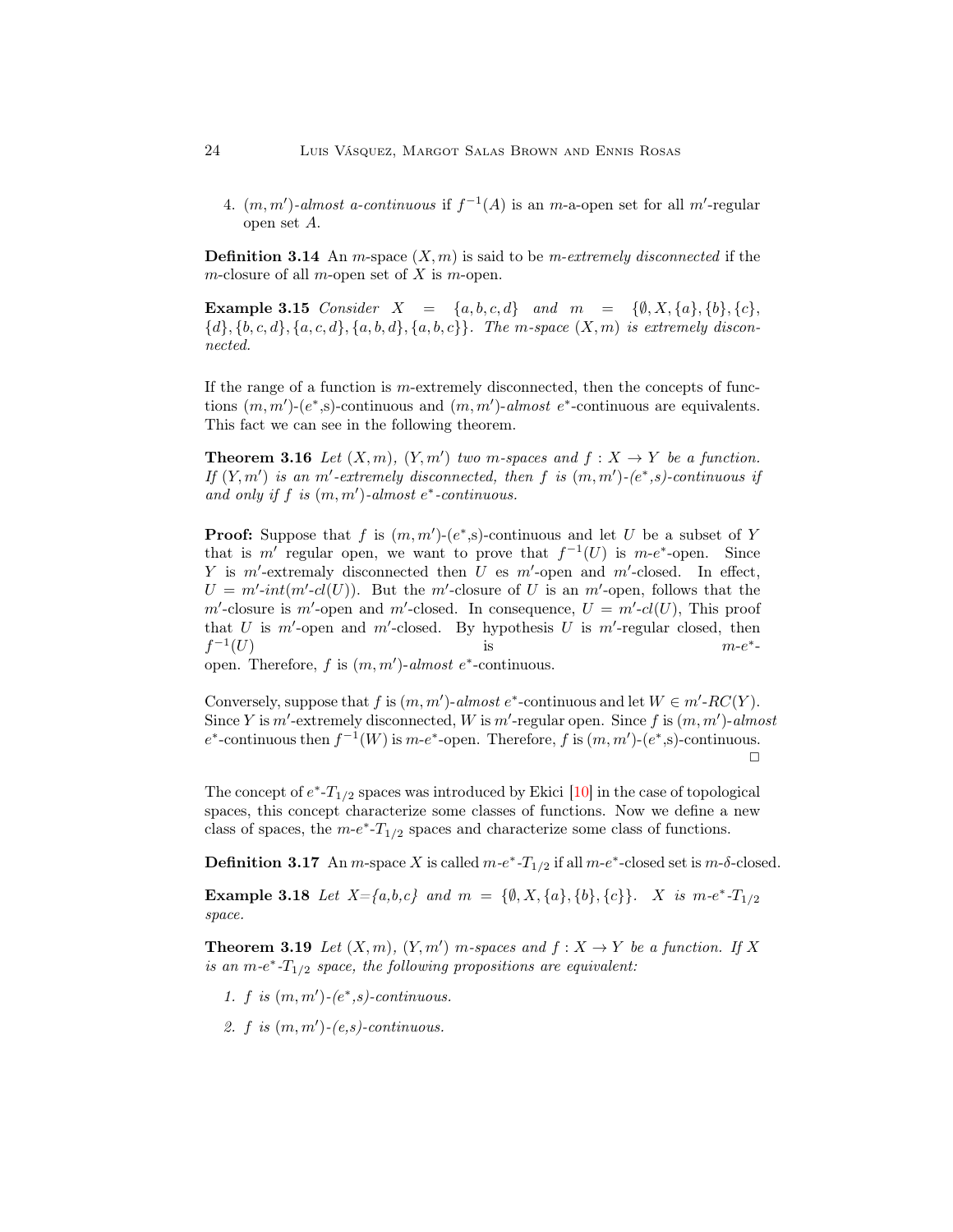- 3. f is  $(m, m')$ - $(\delta$ -semi,s)-continuous.
- 4. f is  $(m, m')$ - $(\delta$ -pre,s)-continuous.
- 5.  $f$  is  $(m, m')$ - $(a, s)$ -continuous.
- 6. f is (m, m′ )-almost contra-super-continuous.

**Proof:** (6)  $\rightarrow$  (5) Suppose that f is  $(m, m')$ -almost contra-super-continuous. Let W an m'-regular open set in Y, by hypothesis  $f^{-1}(W)$  is m- $\delta$ -closed, that is,

$$
f^{-1}(W) = m \delta \text{-} cl(f^{-1}(W))
$$

Since

$$
m\text{-}cl(m\text{-}int(m\text{-}\delta\text{-}cl(f^{-1}(W))) \quad \subset \quad m\text{-}cl(m\text{-}\delta\text{-}cl(f^{-1}(W))) \\ \quad \subset \quad m\text{-}\delta\text{-}cl(m\text{-}\delta\text{-}cl(f^{-1}(W))) \\ \quad \subset \quad m\text{-}\delta\text{-}cl(m\text{-}\delta\text{-}cl(f^{-1}(W))) \\ \quad \subset \quad m\text{-}\delta\text{-}cl(f^{-1}(W)) \\ \quad \subset \quad f^{-1}(W)
$$

Then  $f^{-1}(W)$  is an m-a-closed set. Therefore f is  $(m, m')$ -(a,s)continuous.

 $(5) \rightarrow (3)$  Suppose that f is  $(m, m')$ - $(a, s)$ -continuous. Let W an m'-regular open set in Y, by hypothesis  $f^{-1}(W)$  is m-a-closed.  $X \setminus f^{-1}(W)$  is m-a-open. Since

$$
X \setminus f^{-1}(W) \quad \subset \quad m\text{-}int(m\text{-}cl(m\text{-}\delta\text{-}int(X \setminus f^{-1}(W)))
$$

$$
\subset \quad m\text{-}cl(m\text{-}\delta\text{-}int(X \setminus f^{-1}(W))
$$

Then  $X \setminus f^{-1}(W)$  is an  $m$ -δ-semiopen.  $f^{-1}(W)$  is  $m$ -δ-semiclosed. Therefore f is  $(m, m')$ - $(\delta$ -semi,s)-continuous.

(3)  $\rightarrow$  (2) Suppose that f is  $(m, m')$ -( $\delta$ -semi,s)-continuous. Let W be an m'-regular open set in Y, by hypothesis  $f^{-1}(W)$  is m- $\delta$ -semiclosed, using the fact that all  $m_X$ -δ-semiclosed is  $m_X$ -e-closed then  $f^{-1}(W)$  is  $m_X$ -e-closed. Therefore f is  $(m, m')$ - $(e,s)$ -continuous.

 $(2) \rightarrow (1)$  Suppose that f is  $(m, m')$ -(e,s)-continuous. Let W be an m'-regular open set in Y, by hypothesis  $f^{-1}(W)$  is m-e-closed, since all m-e-closed set is  $m-e^*$ -closed,then  $f^{-1}(W)$  is  $m-e^*$ -closed. Therefore f is  $(m, m')$ - $(e^*, s)$ -continuous.

 $(1) \rightarrow (4)$  Suppose that f is  $(m, m')$ - $(e^*, s)$ -continuous. Let W be an m'-regular open set in Y, by hypothesis  $f^{-1}(W)$  is  $m-e^*$ -closed, since X is an  $m-e^*$ - $T_{1/2}$  space,  $f^{-1}(W)$  is m-δ-closed. Now using the fact that all m-δ-closed set is m-δ-preclosed follows that  $f^{-1}(W)$  is m- $\delta$ -preclosed. And hence f is  $(m, m')$ - $(\delta$ -pre,s)-continuous.

 $(4) \rightarrow (6)$  Suppose that f is  $(m, m')$ - $(\delta$ -pre,s)-continuous. Let W be an m'-regular open set in Y, by hypothesis  $f^{-1}(W)$  is m-δ-preclosed, follows that  $f^{-1}(W)$  is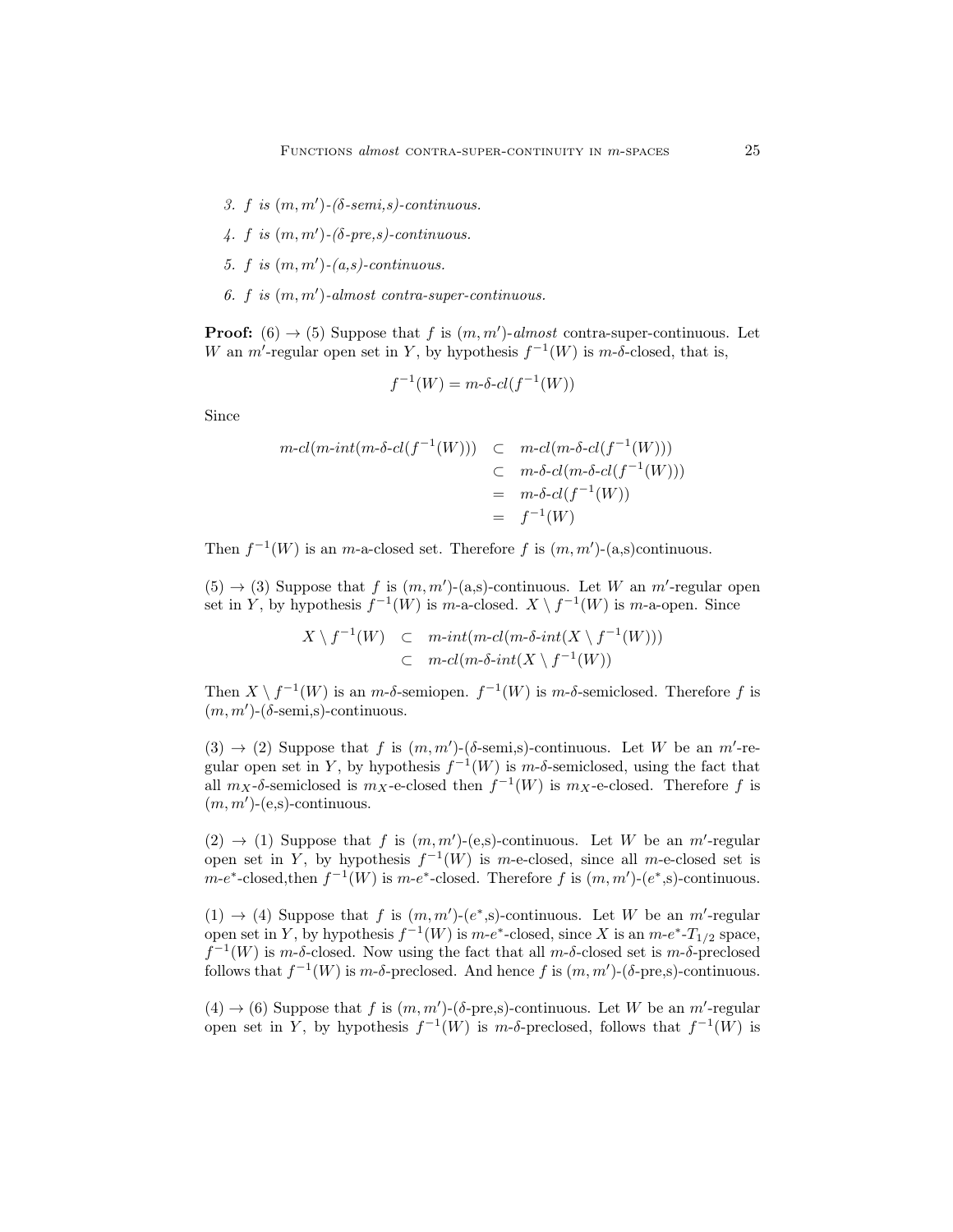$m-e^*$ -closed. Since X is an  $m-e^*$ - $T_{1/2}$  space,  $f^{-1}(W)$  is  $m-\delta$ -closed. Therefore f is  $(m, m')$ -almost contra-super-continuous.

**Theorem 3.20** Let  $(Y, m')$  be an m'-regular space and  $f : X \to Y$  be a function. If f is  $(m, m')$ - $(e^*, s)$ -continuous then f is  $(m, m')$ - $e^*$ -continuous.

**Proof:** Let  $x \in X$  an A be an m'-open set in Y such that  $f(x) \in A$ . Since Y is an m'-regular space, there exists an m'-open set G in Y that contain  $f(x)$  such that  $f(x) \in m'-cl(G) \subset A$ . Since f is  $(m, m')-(e^*, s)$ -continuous, there exists  $U \in$  $m-e^*O(X,x)$  such that  $f(U) \subset m'-cl(G)$ . Follows that f is  $(m,m')-e^*$ -continuous.  $\Box$ 

<span id="page-11-0"></span>**Theorem 3.21** Let  $f : X \to Y$  be a function between m-spaces. The following statements are equivalent:

- 1. f is  $(m, m')$ - $(e^*, s)$ -continuous.
- 2. The inverse image of any  $m'$ -regular closed set in Y is  $m-e^*$ -open.
- 3.  $f^{-1}(m\text{-}e^*\text{-}cl(U)) \subset m'\text{-}r\text{-}ker(f(U))$  for all  $U \subset X$ .
- 4.  $m-e^*$ - $cl(f^{-1}(A)) \subset f^{-1}(m'-r-ker(A))$  for all  $A \subset Y$ .
- 5. For each  $x \in X$  and each  $A \in m'$ -SO $(Y)$ ,  $f(x) \in A$  there exists an  $m$ -e<sup>\*</sup>-open set U in X,  $x \in U$  such that  $f(U) \subset m'$ -cl(A).
- 6.  $f(m-e^*-cl(P)) \subset m'-\theta$ -s- $cl(f(P))$  for all  $P \subset X$ .
- 7.  $m-e^*$ - $cl(f^{-1}(R)) \subset f^{-1}(m'-\theta-s-cl(R))$  for all  $R \subset Y$ .
- 8.  $m-e^*$ - $cl(f^{-1}(A)) \subset f^{-1}(m'-\theta-s-cl(A))$  for all m'-open subset A of Y.
- 9.  $m-e^*$ - $cl(f^{-1}(A)) \subset f^{-1}(m'-s-cl(A))$  for all m'-open set A in Y.
- 10.  $m-e^* \text{-} cl(f^{-1}(A)) \subset f^{-1}(m'\text{-}int(m'\text{-}cl(A)))$  for all m'-open set A in Y.
- 11. The inverse image of any  $m'$ - $\theta$ -semi-open set in Y is m- $e^*$ -open.
- 12.  $f^{-1}(A) \subset m-e^* \text{-} int(f^{-1}(m' \text{-} cl(A)))$  for all  $A \in m' \text{-}SO(Y)$ .
- 13. The inverse image of any  $m'$ - $\theta$ -semi-closed set in Y is m- $e^*$ -closed.
- 14.  $f^{-1}(m'-int(m'-cl(A)))$  is  $m-e^*$ -closed for all m'-open set A in Y.
- 15.  $f^{-1}(m'-cl(m'-int(F)))$  is  $m-e^*$ -open for all m'-closed set F in Y.
- 16.  $f^{-1}(m'-cl(U))$  is  $m-e^*$ -open for all  $U \in m'-\beta O(Y)$ .
- 17.  $f^{-1}(m'-cl(U))$  is  $m-e^*$ -open for all  $U \in m'-SO(Y)$ .
- 18.  $f^{-1}(m'\text{-}int(m'\text{-}cl(U)))$  is  $m\text{-}e^*$ -closed for all  $U \in m'\text{-}PO(Y)$ .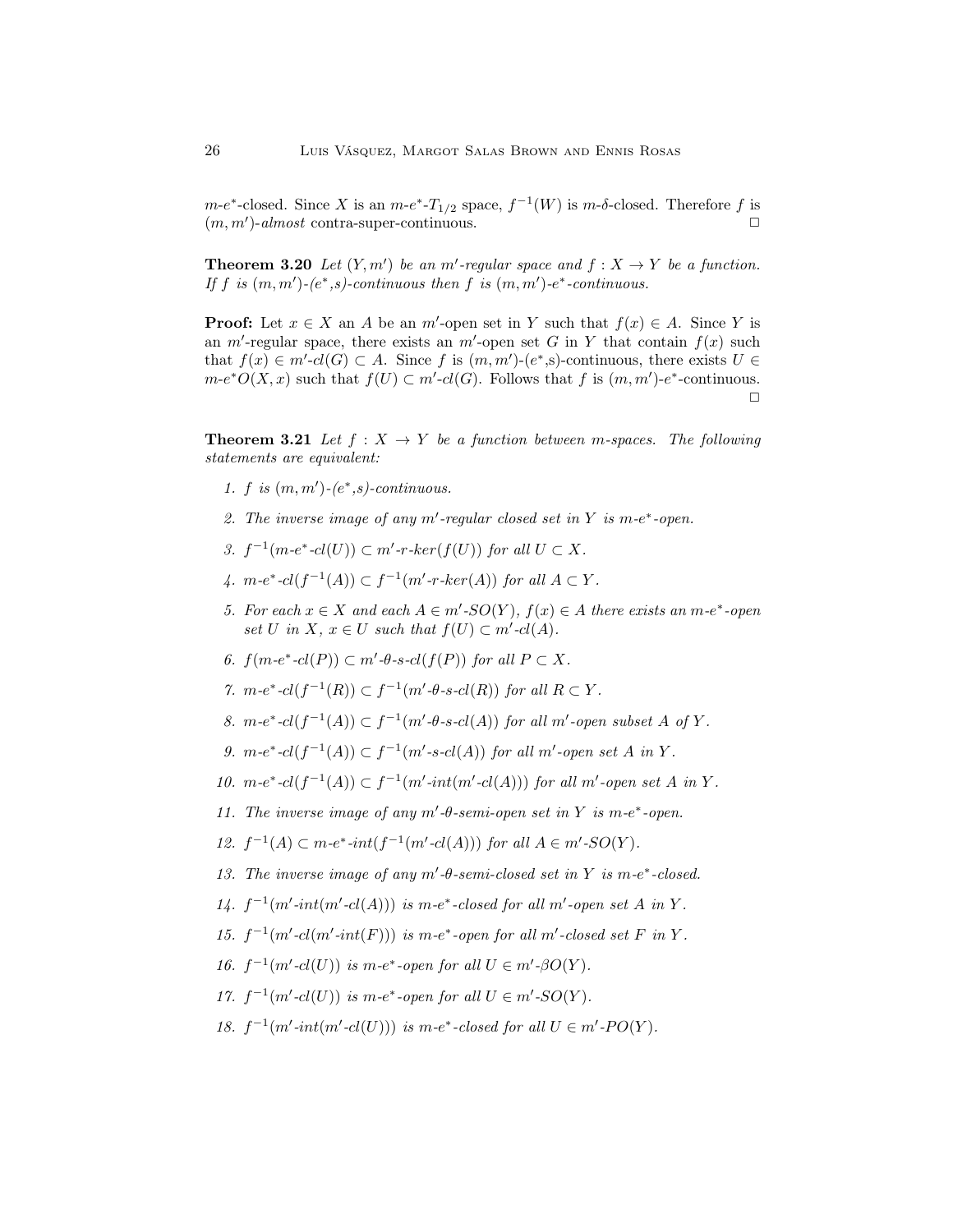**Proof:** (1)  $\rightarrow$  (2) Let W be an m'-regular closed set in Y, Y \ W is an m'-regular open set in Y. Since f is  $(m, m')$ - $(e^*, s)$ -continuous then  $f^{-1}(Y \setminus W)$  is  $m-e^*$ -closed. But

$$
f^{-1}(Y \setminus W) = X \setminus f^{-1}(W).
$$

Follows that  $f^{-1}(W)$  is  $m-e^*$ -open.

 $(2) \rightarrow (1)$  Let W be an m'-regular open in Y, Y \ W is m'-regular closed in Y. By hypothesis,  $f^{-1}(Y \setminus W)$  is m-e<sup>\*</sup>-open. Follows that

$$
f^{-1}(Y \setminus W) = X \setminus f^{-1}(W)
$$

and  $f^{-1}(W)$  is  $m-e^*$ -closed.

 $(2) \rightarrow (3)$  Let  $U \subset X$ , and suppose that  $y \notin m'-r-ker(f(U))$ . Then there exists an m'-regular closed set F, with  $y \in F$  such that  $f(U) \cap F = \emptyset$ . Follows that,  $U \cap f^{-1}(F) = \emptyset$  and  $m-e^* \text{-} cl(U) \cap f^{-1}(F) = \emptyset$ . Therefore,  $f(m-e^* \text{-} cl(U)) \cap F = \emptyset$ and  $y \notin f(m-e^*-cl(U))$ . We obtain that  $f^{-1}(m-e^*-cl(U)) \subset m'-r-ker(f(U))$ .

 $(3) \rightarrow (4)$  Let  $A \subset Y$ . By  $(3)$ ,  $f(m-e^* - cl(f^{-1}(A))) \subset m'-r-ker(A)$ . Follows that,  $m-e^* - cl(f^{-1}(A)) \subset f^{-1}(m'-r-ker(A)).$ 

 $(4) \rightarrow (1)$  Let  $A \subset m'$ -RO(Y). By hypothesis

$$
m \text{-} e^* \text{-} cl(f^{-1}(A)) \subset f^{-1}(m' \text{-} r \text{-} ker(A)) = f^{-1}(A)
$$

since  $f^{-1}(A) \subset m-e^* \text{-} cl(f^{-1}(A))$  we obtain that  $m-e^* \text{-} cl(f^{-1}(A)) = f^{-1}(A)$ . Therefore,  $f^{-1}(A)$  is  $m-e^*$ -closed in X.

 $(5) \rightarrow (6)$  Let  $P \subset X$ ,  $x \in m-e^*$ - $cl(P)$  and  $G \in m'-SO(Y)$ ,  $f(x) \in G$ . Using (5) there exists  $U \in m-e^*O(X)$ ,  $x \in U$  such that  $f(U) \subset m'-cl(G)$ . Since  $x \in m-e^*$ - $cl(P)$ ,  $U \cap P \neq \emptyset$  and  $\emptyset \neq f(U) \cap f(P) \subset m'$ - $cl(G) \cap f(P)$ . Follows that  $f(x) \in m'$ -θ-s-cl( $f(P)$ ) and therefore  $f(m-e^*$ -cl( $P)$ )  $\subset m'$ -θ-s-cl( $f(P)$ ).

 $(6) \rightarrow (7)$  Let  $R \subset Y$ . Using hypothesis, we obtain that

$$
f(m-e^*-cl(f^{-1}(R))) \subset m'-\theta \cdot \text{gcd}(f(f^{-1}(R))) \subset m'-\theta \cdot \text{gcd}(R)
$$

and  $m-e^*$ - $cl(f^{-1}(R)) \subset f^{-1}(m'-\theta$ -s- $cl(R)$ ).

 $(7) \rightarrow (5)$  Let  $A \in m'$ -SO $(Y)$ ,  $f(x) \in A$ . Since  $m'$ -cl $(A) \cap (Y \setminus m'$ -cl $(A)) = \emptyset$ , we obtain that  $f(x) \notin m'$ - $\theta$ -s-cl(Y \m'-cl(A)) and  $x \notin f^{-1}(m'-\theta$ -s-cl(Y \m'-cl(A))). By (7)  $x \notin m-e^* - cl(f^{-1}(Y \setminus m'-cl(A)))$  and therefore there exists  $U \in m-e^*O(X)$ ,  $x \in U$  such that  $U \cap f^{-1}(Y \setminus m'-cl(A)) = \emptyset$  and  $f(U) \cap (Y \setminus m'-cl(A)) = \emptyset$ . Follows that  $f(U) \subset m'$ -cl(A).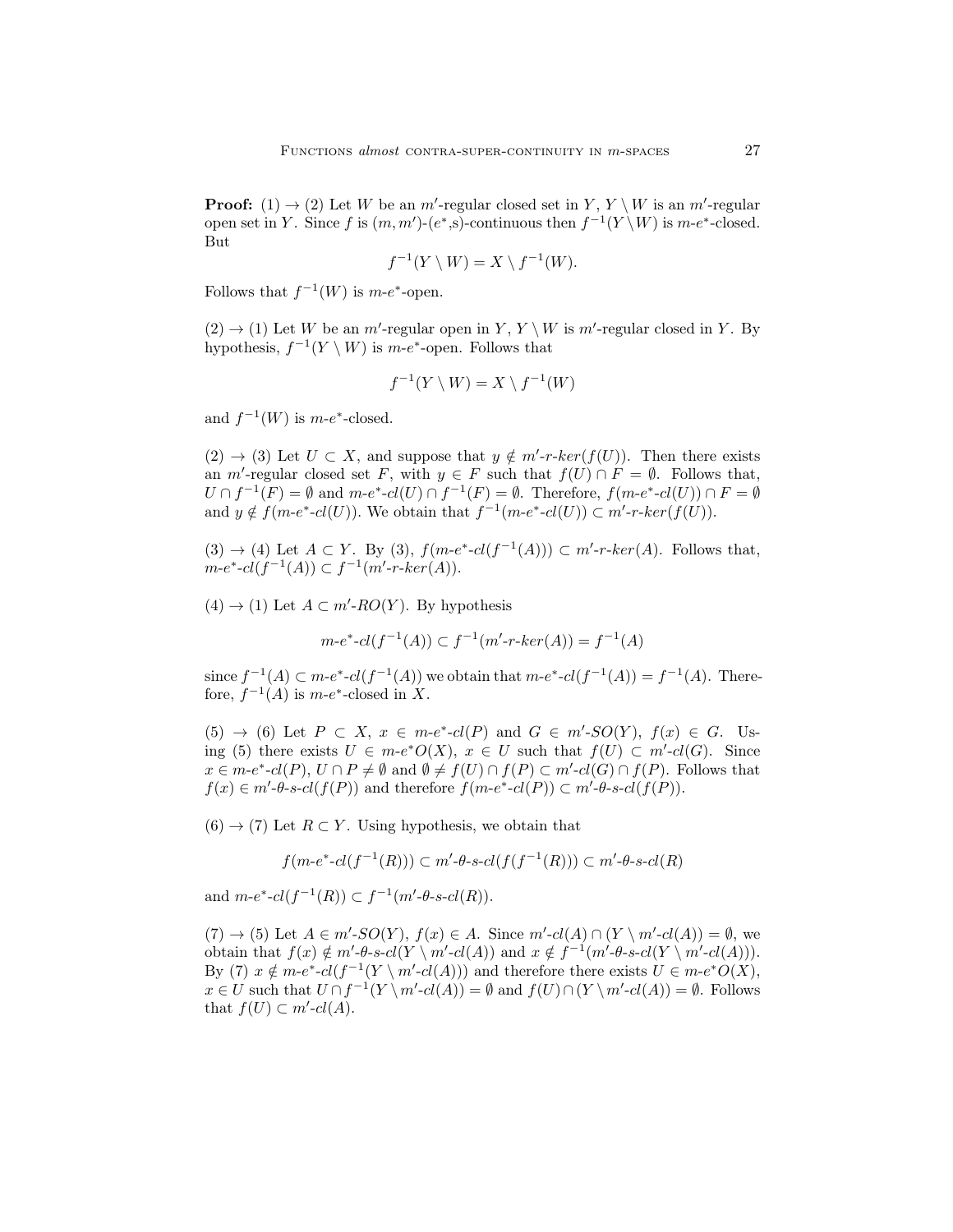$(7) \rightarrow (8)$  Since  $m-e^*$ - $cl(f^{-1}(R)) \subset f^{-1}(m'-\theta-s-cl(R))$  for all  $R \subset Y$ , in particular,  $m-e^* - cl(f^{-1}(A)) \subset f^{-1}(m'-\theta-s-cl(A)).$ 

for all  $m'$ -open subset  $A$  in  $Y$ .

 $(8) \rightarrow (9)$  Since  $m$ - $\theta$ - $s$ - $cl(A) = m$ - $s$ - $cl(A)$  for all  $m$ -open set  $A$ , then  $m$ - $e^*$ - $cl(f^{-1}(A)) \subset$  $f^{-1}(m-s-cl(A)).$ 

 $(9) \rightarrow (10)$  Since  $m'$ -s-cl(A) =  $m'$ -int(m'-cl(A)) for all m'-open set A in Y, then  $m-e^* - cl(f^{-1}(A)) \subset f^{-1}(m'-int(m'-cl(A))).$ 

 $(10) \rightarrow (1)$  Let  $A \in m'$ -RO(Y). By (10) we have  $m-e^*$ - $cl(f^{-1}(A))$  $\subset f^{-1}(m'\text{-}int(m'\text{-}cl(A))) = f^{-1}(A)$ . Therefore,  $f^{-1}(A)$  is  $m-e^*$ -closed and then f is  $(m, m')$ - $(e^*, s)$ -continuous.

 $(2) \rightarrow (11)$  Since any  $m$ - $\theta$ -semi open set is the union of m-regular closed and the result follows.

(11)  $\rightarrow$  (5) Let  $x \in X$  and  $A \in m'$ -SO(Y),  $f(x) \in A$ . Since the  $m'$ -cl(A) is  $m'$ - $\theta$ -semi open in Y, then there exists an  $m-e^*$ -open set U in X, such that  $x \in U \subset f^{-1}(m' \text{-} cl(A))$ . In consequence  $f(U) \subset m' \text{-} cl(A)$ .

 $(5) \rightarrow (12)$  Let  $A \in m'$ -SO(Y) and  $x \in f^{-1}(A)$ . then  $f(x) \in A$ , using hypothesis, there exists an  $m-e^*$ -open set U in X, such that  $x \in U$  and  $f(U) \subset m'-cl(A)$ . Follows that  $x \in U \subset f^{-1}(m'-cl(A))$  and therefore  $x \in m-e^*int(f^{-1}(m'-cl(A)))$ . Follows  $f^{-1}(A)$  ⊂ m-e<sup>\*</sup>-int(f<sup>-1</sup>(m'-cl(A))).

 $(12) \rightarrow (2)$  Let F any m'-regular closed set in Y. Since  $F \in m'$ -SO(Y), then  $f^{-1}(F) \subset m-e^*$ -int $(f^{-1}(F))$ . Follows that  $f^{-1}(F)$  is  $m-e^*$ -open in X.

 $(11) \rightarrow (13)$  Let W be an  $m'$ - $\theta$ -semi closed set in Y. Y \ W is  $m'$ - $\theta$ -semi open. By hypothesis  $f^{-1}(Y \setminus W)$  is m-e<sup>\*</sup>-open. Follows that,  $f^{-1}(W)$  is m-e<sup>\*</sup>-closed.

 $(13) \rightarrow (11)$  Let W be an m'- $\theta$ -semi open set in Y. Y \ W is m'- $\theta$ -semiclosed. By hypothesis  $f^{-1}(Y \setminus W)$  is m-e<sup>\*</sup>-closed. Follows that,  $f^{-1}(W)$  is m-e<sup>\*</sup>-open.

 $(1) \rightarrow (14)$  Let A be an m'-open set in Y. Since m'-int(m'-cl(A)) is m'-regular open, we obtain that  $f^{-1}(m'\text{-}int(m'\text{-}cl((A)))$  is  $m\text{-}e^*$ -closed.

(14)  $\rightarrow$  (1) Let A be an m'-regular open set in Y. By hypothesis,  $f^{-1}(A)$  is  $m-e^*$ -closed in X. But  $f^{-1}(A) = f^{-1}(m'-int(m'-cl((A)))$ . Therefore  $f^{-1}(m'\text{-}int(m'\text{-}cl((A)))$  is  $m\text{-}e^*$ -closed.

 $(2) \rightarrow (15)$  Let F be m'-regular closed in Y. By hypothesis  $f^{-1}(F)$  is m-e<sup>\*</sup>-open. Since  $f^{-1}(F) = f^{-1}(m'\text{-}cl(m'\text{-}int((F)))$  then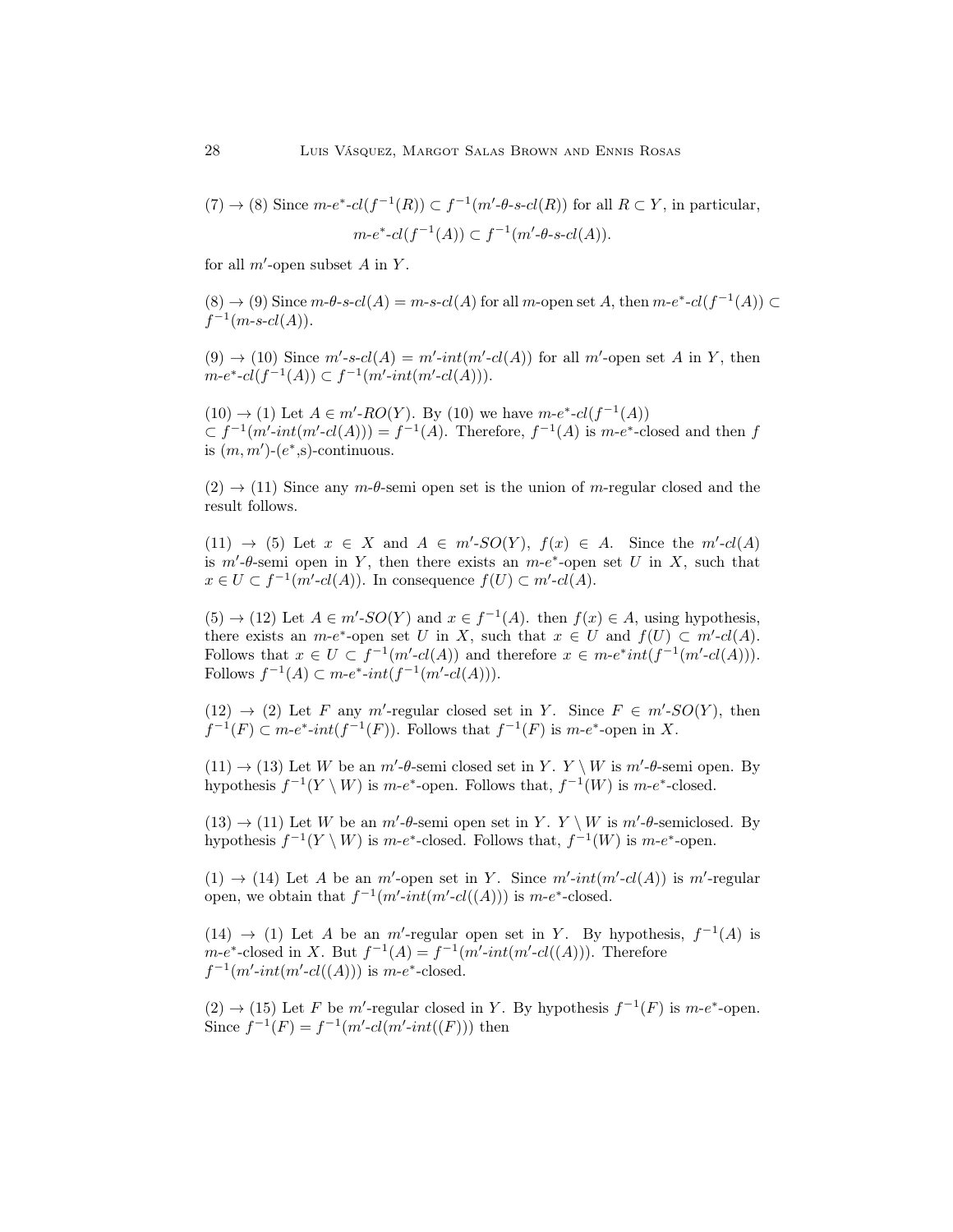$f^{-1}(m'-cl(m'-int((F)))$  is  $m-e^*$ -open.

 $(15) \rightarrow (2)$  Let F be an m'-regular closed in Y. By hypothesis, we obtain  $f^{-1}(m'-c\ell(m'-int(F)))$  is  $m-e^*$  -open. But  $f^{-1}(F) = f^{-1}(m'-cl(m'-int(F)))$  that is  $m-e^*$ -open. Therefore,  $f^{-1}(F)$  is  $m-e^*$ -open.

(2)  $\rightarrow$  (16) Let  $U \in m'$ - $\beta O(Y)$ . Always we obtain that  $m'$ - $int(m'-cl(U)) \subset$  $m' \text{-} cl(U)$ , follows that  $m' \text{-} cl(m' \text{-} int(m' \text{-} cl(U))) \subset m' \text{-} cl(U)$ . Since  $U \in m' \text{-} \beta O(Y)$ then  $U \subset m'$ - $cl(m'$ - $int(m'$ - $cl(U))$ ), and obtain that

$$
m'-cl(U) \subset m'-cl(m'-cl(m'-int(m'-cl(U)))) = m'-cl(m'-int(m'-cl(U)))
$$

Follows that  $m'-cl(U) = m'-cl(m'-int(m'-cl(U)))$ , from here  $m'-cl(U)$  is  $m'-regular$ closed and therefore  $f^{-1}(m'-cl(U))$  is  $m-e^*$ -open.

(16)  $\rightarrow$  (17) Since  $m'$ -SO(Y)  $\subset m'$ - $\beta$ O(Y) then  $f^{-1}(m'-cl(U))$  is  $m-e^*$ open.

 $(17) \rightarrow (18)$  Let  $U \in m'-PO(Y)$ . Since  $Y \setminus m'-int(m'-cl(U))$  is an m'-regular closed set and therefore is m'-semi open. We obtain that  $X \setminus f^{-1}(m'\text{-}int(m'\text{-}cl(U)))$  $f^{-1}(Y \setminus m'\text{-}int(m'\text{-}cl(U))) = f^{-1}(m'\text{-}cl(Y \setminus m'\text{-}int(m'\text{-}cl(U)))) \in m\text{-}e^*O(X)$ . Follows that  $f^{-1}(m'\text{-}int(m'\text{-}cl(U)))$  is  $m\text{-}e^*$ -closed.

 $(18) \rightarrow (1)$  Let  $U \in m'$ -RO(Y). Then  $U \in m'$ -PO(Y) and therefore  $f^{-1}(U)$  =  $f^{-1}(m'\text{-}int(m'\text{-}cl(U)))$  is  $m\text{-}e^*$ -closed set in X.

**Remark 3.22** In the same form as we characterize the functions  $(m, m')$ - $(e^*, s)$ -continuous, in the Theorem [3.21,](#page-11-0) we can obtain similar characterizations for functions  $(m, m')$ -

 $(e, s)$ -continuous (respectively  $(m, m')$ - $(a, s)$ -continuous) changing in the Theorem [3.21,](#page-11-0)  $e^*$  by e (respectively a).

<span id="page-14-0"></span>**Corollary 3.23** Let  $f : X \to Y$  be a function between m-spaces. The following statements are equivalent:

- 1. f is  $(m, m')$ - $(e^*, s)$ -continuous.
- 2.  $f^{-1}(m' \text{-} \alpha \text{-} cl(A))$  is an m-e<sup>\*</sup>-open set in X for all  $A \in m' \text{-} \beta O(Y)$ .
- 3.  $f^{-1}(m'-p-cl(A))$  is an m-e<sup>\*</sup>-open set in X for all  $A \in m'-SO(Y)$ .
- 4.  $f^{-1}(m'-s-cl(A))$  is an  $m-e^*$ -open set in X for all  $A \in m'-PO(Y)$ .
- 5.  $m-e^* \text{-} cl(f^{-1}(R)) \subset f^{-1}(m'-\theta \text{-} s \text{-} cl(R))$  for all  $R \subset m'-SO(Y)$ .
- 6.  $m-e^*$ - $cl(f^{-1}(R)) \subset f^{-1}(m'-\theta-s-cl(R))$  for all  $R \subset m'-PO(Y)$ .
- 7.  $m-e^*$ - $cl(f^{-1}(R)) \subset f^{-1}(m'-\theta-s-cl(R))$  for all  $R \subset m'-\beta O(Y)$ .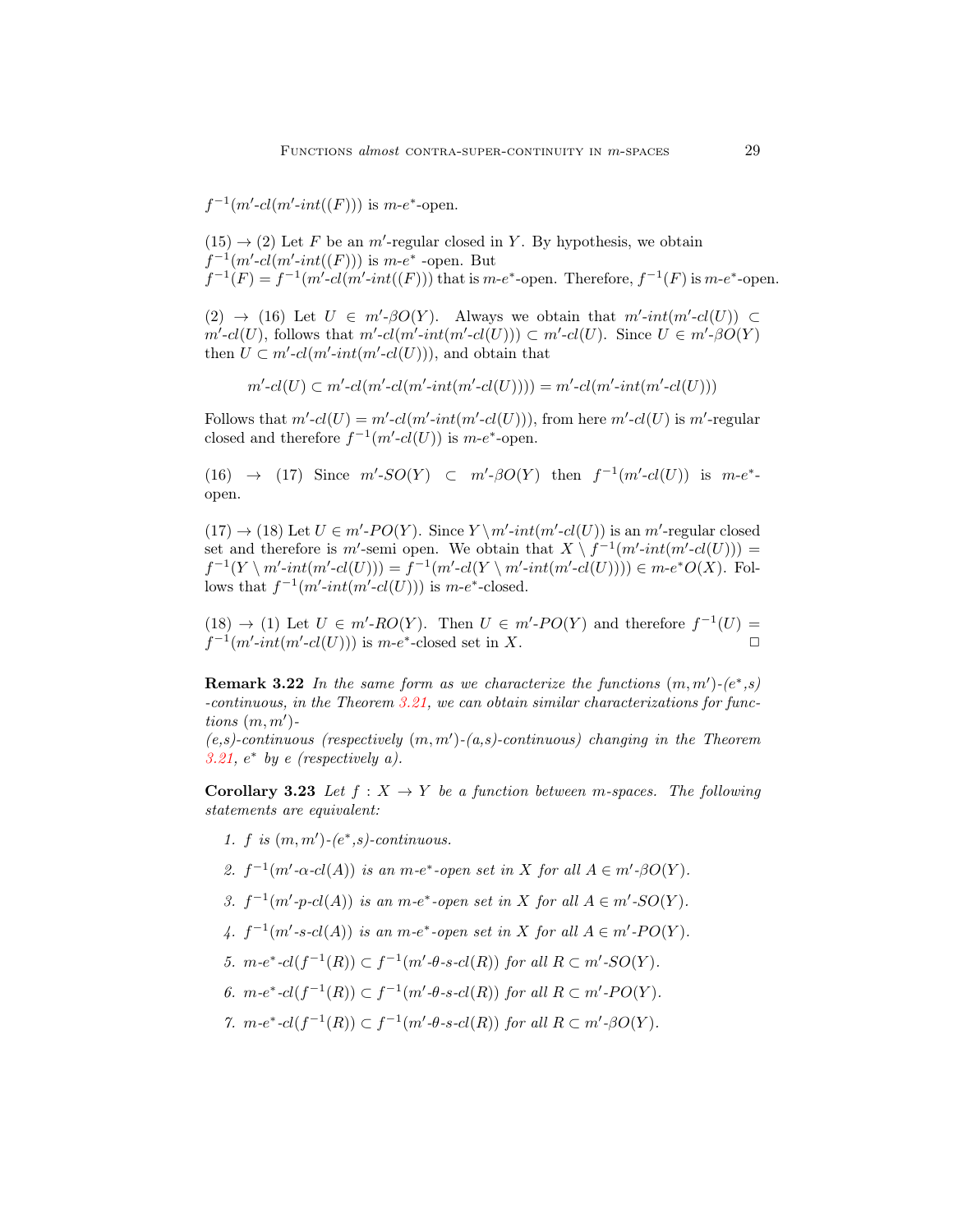**Proof:** Is an immediate consequence of the Theorem [3.21.](#page-11-0) ◯

**Remark 3.24** There are an analogue to the Corollary [3.23](#page-14-0) for functions  $(m, m')$  $-(e, s)$ -continuous (respectively  $(m, m')$  $-(a, s)$ -continuous), only change in Corollary [3.23,](#page-14-0)  $e^*$  by e (respectively by a).

# 4. Compact sets in m-spaces

<span id="page-15-1"></span><span id="page-15-0"></span>**Definition 4.1** A subspace A of an m-space X is said to be m-compact relative to X if for all covering  $\{P_i : i \in I\}$  of A by m-open sets in X, there exists a finite subset  $I_0$  of I such that  $A \subset \bigcup \{P_i : i \in I_0\}$ . An *m*-space X is said to be m-compact if all m-open covering of  $X$  contains a finite subcollection that also covers X.

- **Remark 4.2** 1. If in Definition [4.1,](#page-15-1) the covering of A consist of m-e<sup>\*</sup>-open sets in X, then the notion of A m-compact relative to X is called  $m-e^*$ -compact relative to X
	- 2. If in Definition [4.1,](#page-15-1) the covering of A consist of m-e-open sets in X, then the notion of  $A$  m-compact relative to  $X$  is called m-e-compact relative to  $X$
	- 3. If in Definition [4.1,](#page-15-1) the covering of A consist of m-a-open sets in X, then the notion of A m-compact relative to X is called m-a-compact relative to X

**Theorem 4.3** Let  $(X, m)$  be an m-space and A a subset of X. Then

- 1. If  $A$  is  $m$ - $e^*$ -compact then  $A$  is  $m$ -compact.
- 2. If  $A$  is  $m-e^*$ -compact then  $A$  is  $m-e$ -compact.
- 3. If A is m-e-compact then A is m-a-compact.

**Proof:** (1) Suppose that A is  $m-e^*$ -compact and  $\{U_\alpha : \alpha \in J\}$  is a covering of A by sets m-open in X. Since all m-open set is m-e<sup>\*</sup>-open, then  $\{U_{\alpha} : \alpha \in J\}$  is a covering of A by sets  $m-e^*$ -open in X; hence a finite subcollection  $\{U_{\alpha_1}, U_{\alpha_2}, ..., U_{\alpha_n}\}$ covers A. Therefore A is m-compact.

<span id="page-15-2"></span>In analogue form follows (2) and (3)  $\Box$ 

Theorem 4.4 Every  $m-e^*$ -closed subset of an  $m-e^*$ -compact space is  $m-e^*$ -compact.

**Proof:** Let A be an  $m-e^*$ -closed subset of an  $m-e^*$ -compact space. Given a covering  $\{M_i : i \in I\}$  of A by sets m-e<sup>\*</sup>-open in X. Then  $(X \setminus A) \cup (\bigcup M_i)$  is a covering of i∈I

X by sets  $m-e^*$ -open in X. Some finite subcollection of  $(X \setminus A) \cup (\bigcup M_i)$  covers i∈I

X. If this subcollection contains the set  $X \setminus A$  discard  $X \setminus A$ ; otherwise leave the subcollection alone. The resulting collection is a finite subcollection of  $\{M_i : i \in I\}$ that covers  $A$ .  $\Box$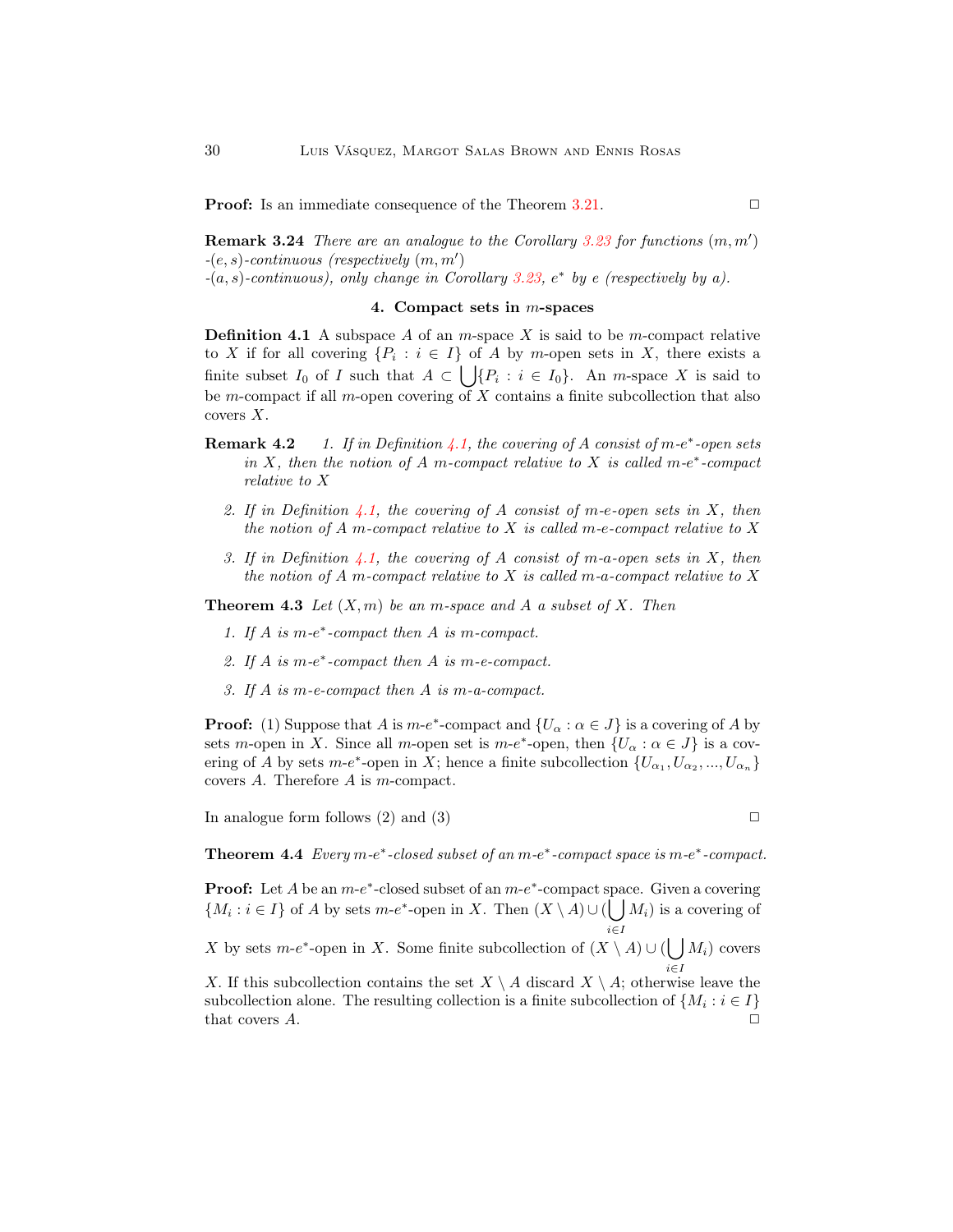Theorem 4.5 Every m-e-closed subset of an m-e-compact space is m-e-compact.

**Proof:** The proof is similar to the proof of the Theorem [4.4.](#page-15-2)  $\Box$ 

Theorem 4.6 Every m-a-closed subset of an m-a-compact space is m-a-compact.

**Proof:** The proof is similar to the proof of the Theorem [4.4.](#page-15-2)  $\Box$ 

**Definition 4.7** An *m*-space X is said to be *m-s-closed* if for all covering of X by sets m-regular closed in X contains a finite subcollection that also covers X.

<span id="page-16-0"></span>**Theorem 4.8** Let  $f: X \to Y$  be surjective and  $(m, m')$ - $(e^*, s)$ -continuous function. If X is an  $m-e^*$  compact space then Y is  $m'$ -s-closed.

**Proof:** Let X be an  $m-e^*$ -compact space,  $f: X \to Y$  an  $(m, m')$ - $(e^*, s)$ -continuous and surjective. Given a covering  $\{M_i : i \in I\}$  of Y by sets m'-regular closed. Since f is  $(m, m')$ - $(e^*, s)$ -continuous, then  $\{f^{-1}(M_i) : i \in I\}$  is a covering of X by sets  $m-e^*$ -open. Since X is  $m-e^*$ -compact, there exists a finite subset  $I_0$  of I such that  $X = \bigcup f^{-1}(M_i)$ . Now using the fact that f is surjective, Y is m'-s-closed.  $\Box$  $i\epsilon I_0$ 

**Theorem 4.9** Let  $f: X \to Y$  be surjective and  $(m, m')$ - $(e, s)$ -continuous function. If  $X$  is an m-e-compact space then  $Y$  is m'-s-closed.

**Proof:** The proof is similar to the proof of the Theorem  $4.8$ 

**Theorem 4.10** Let  $f: X \to Y$  surjective and  $(m, m')$ - $(a, s)$ -continuous function. If  $X$  is an m-a-compact space then  $Y$  is m'-s-closed.

**Proof:** The proof is similar to the proof of the Theorem  $4.8$ 

<span id="page-16-1"></span>

The following Theorems are particular case of the Theorem 4.2 [\[21\]](#page-21-3).

**Theorem 4.11** Let X, Y be m- spaces and f be an  $(m, m')$ -e<sup>\*</sup>-continuous function. If A is m-e\*-compact relative to X, then the image  $f(A)$  is m'-compact relative to Y.

**Proof:** Let  $A \subset X$  be  $m-e^*$ -compact and  $f : X \to Y$  be  $(m, m')-e^*$ -continuous. Let  $\{U_{\alpha} : \alpha \in J\}$  be a covering of the set  $f(A)$  by sets m'-open. The collection  ${f^{-1}(U_\alpha) : \alpha \in J}$  is a covering of A by sets  $m-e^*$ -open in X. Hence finitely many of them, say  ${sf}$  $f^{-1}(U_{\alpha_1}), f^{-1}(U_{\alpha_2}),$ ...,  $f^{-1}(U_{\alpha_n})$ } cover A. Then the sets  $\{U_{\alpha_1}, U_{\alpha_2}, ..., U_{\alpha_n}\}\$ cover  $f(A)$ . □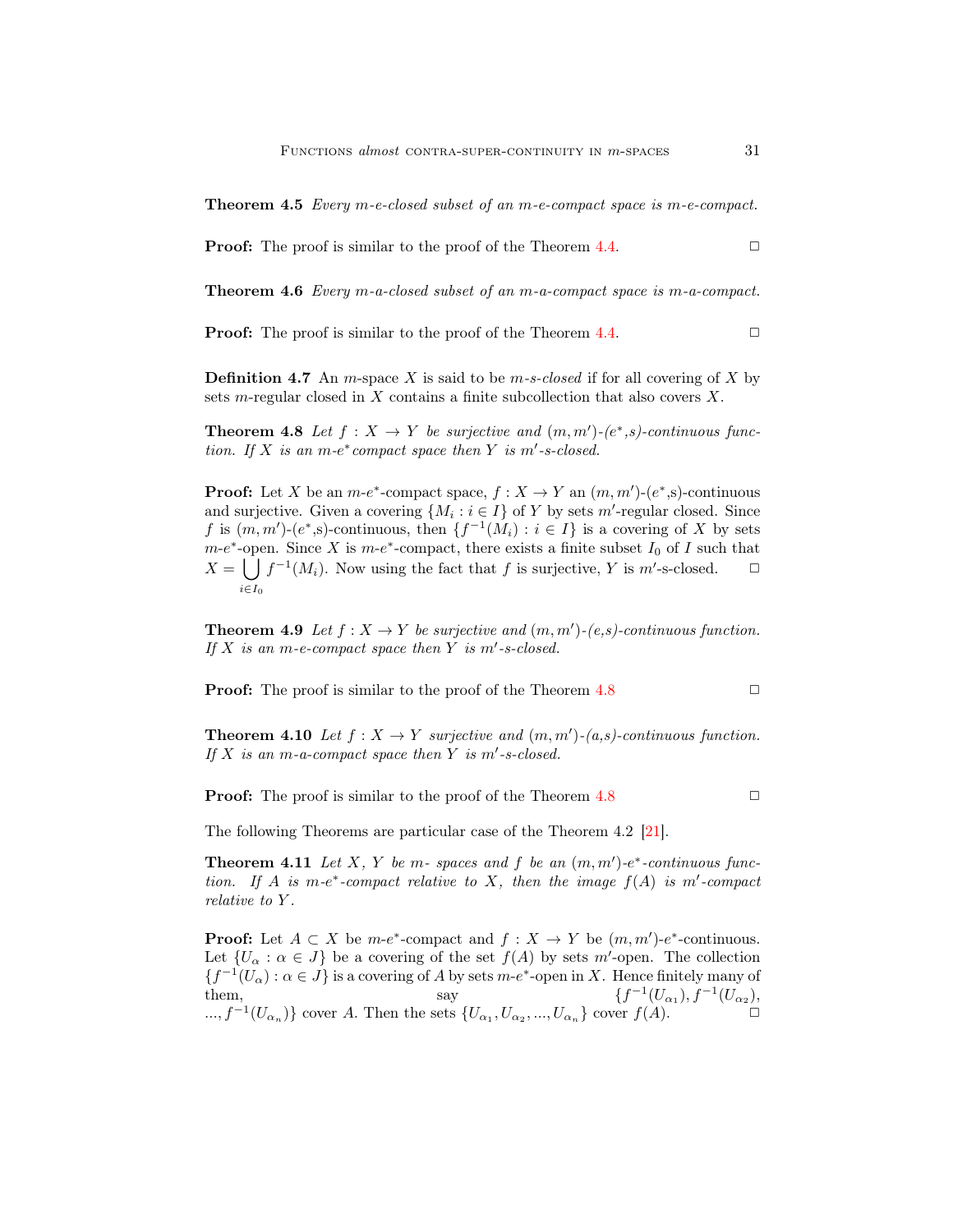**Theorem 4.12** Let X, Y be m-spaces and f be an  $(m, m')$ -e-continuous. If A is  $m$ -e-compact relative to X, then the image  $f(A)$  is  $m'$ -compact relative to Y.

**Proof:** The proof is similar to the proof of the Theorem [4.11.](#page-16-1)  $\Box$ 

**Theorem 4.13** Let X, Y be m-spaces and f be an  $(m, m')$ -a-continuous function. If A is m-a-compact relative to X, then the image  $f(A)$  is m'-compact relative to  $Y$ .

**Proof:** The proof is similar to the proof of the Theorem [4.11.](#page-16-1)  $\Box$ 

**Definition 4.14** An m-space X is said to be *weakly Hausdorff* if each element of X is the intersection of m-regular closed sets.

<span id="page-17-0"></span>**Theorem 4.15** Let  $f: X \to Y$  be a function. If f is injective,  $(m, m')$ - $(e^*, s)$ continuous and Y is weakly Hausdorff, then X is an m- $e^*$ - $T_1$  space.

**Proof:** Consider  $x \neq y$  in X, since f is injective  $f(x) \neq f(y)$  in Y, so there exist  $P, R \in m'$ - $RC(Y)$  such that  $f(x) \in P$ ,  $f(y) \notin P$ ,  $f(x) \notin R$  and  $f(y) \in R$ . Since f is  $(m, m')$ - $(e^*, s)$ -continuous,  $f^{-1}(P)$  and  $f^{-1}(R)$  are  $m-e^*$ -open subsets of X such that  $x \in f^{-1}(P)$ ,  $y \notin f^{-1}(P)$ ,  $x \notin f^{-1}(R)$  y  $y \in f^{-1}(R)$ . Follows that X is an  $m-e^*$ - $T_1$  space.

**Theorem 4.16** Let  $f: X \to Y$  be a function. If f is injective,  $(m, m')-(e, s)$ continuous and Y is weakly Hausdorff, then X is an m-e- $T_1$  space.

**Proof:** The proof is similar to the proof of the Theorem [4.15.](#page-17-0)  $\Box$ 

**Theorem 4.17** Let  $f: X \to Y$  be a function. If f is injective,  $(m, m')-(a, s)$ continuous and Y is weakly Hausdorff, then X is an  $m-a-T_1$  space.

**Proof:** The proof is similar to the proof of the Theorem [4.15.](#page-17-0)  $\Box$ 

**Definition 4.18** [\[23\]](#page-21-9)An m-space X is said to be s-Urysohn if for each pair  $x, y$ of distinct points of X, there exist  $M \in m$ -SO(X) and  $N \in m$ -SO(X),  $x \in M$ ,  $y \in N$ , such that  $m-cl(M) \cap m-cl(N) = \emptyset$ .

<span id="page-17-1"></span>**Theorem 4.19** Let  $f: X \to Y$  be a function. If f is injective,  $(m, m')$ - $(e^*, s)$ continuous and Y is s-Urysohn, then X is an  $m-e^*$ - $T_2$  space.

**Proof:** Let Y be s-Urysohn. For each pair x, y of distinct points of  $X, f(x) \neq f(y)$ . Hence there exist  $P \in m'$ - $SO(Y)$ ,  $f(x) \in P$  and  $R \in m'$ - $SO(Y)$ ,  $f(y) \in R$ , such that  $m'-cl(P) \cap m'-cl(R) = \emptyset$ . Now using that f is  $(m, m')-(e^*, s)$ -continuous, then there exist  $m-e^*$ -open sets  $A, B$  in X such that  $x \in A, y \in B$  and satisfy that  $f(A) \subset m-cl(P)$  and  $f(B) \subset m-cl(R)$ . It follows  $A \cap B = \emptyset$  and therefore, X is an  $m-e^*$ - $T_2$  space.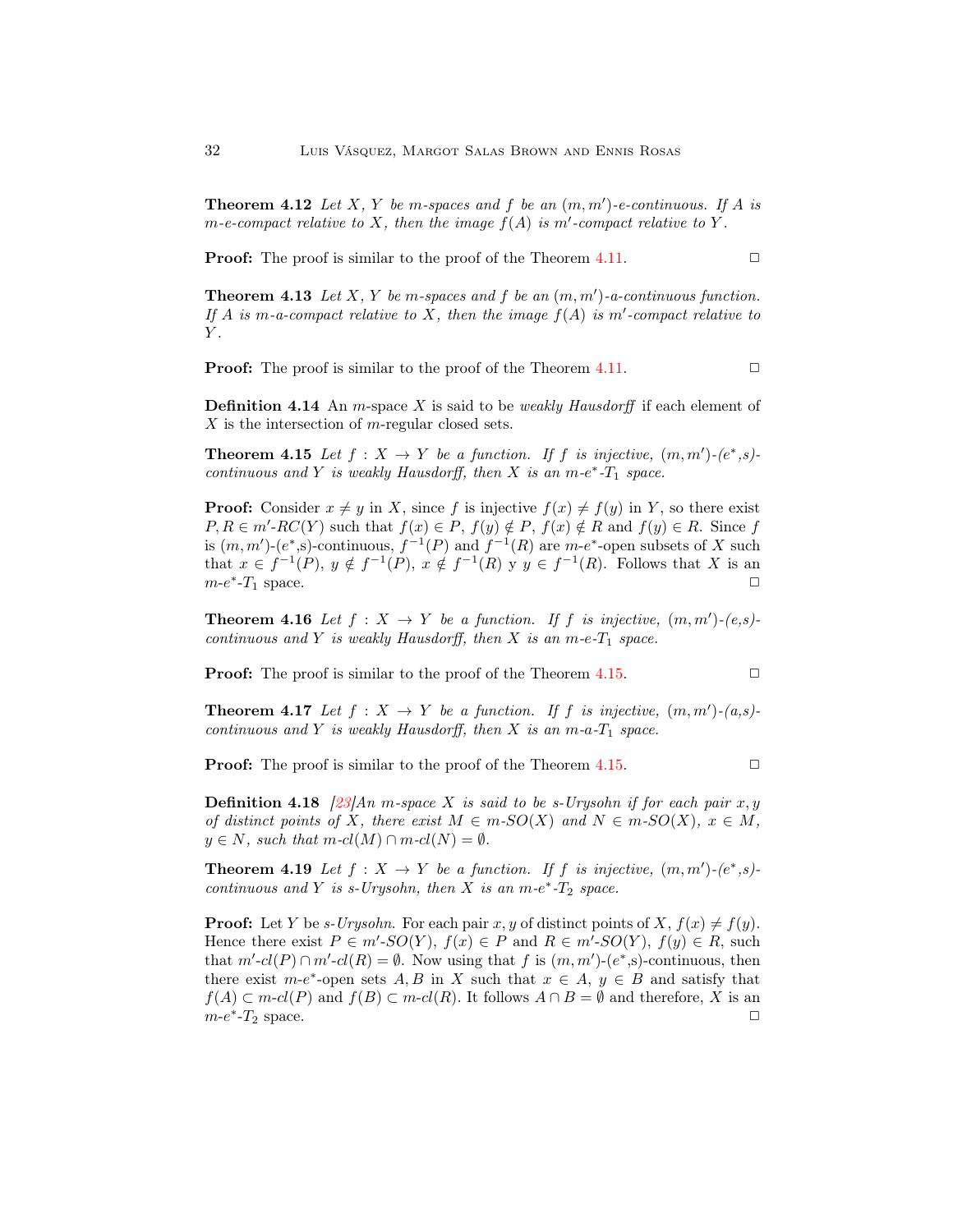**Theorem 4.20** Let  $f: X \to Y$  be a function. If f is injective,  $(m, m')-(e, s)$ continuous and Y is s-Urysohn, then X is an m-e- $T_2$  space.

**Proof:** The proof is similar to the proof of the Theorem [4.19.](#page-17-1)  $\Box$ 

**Theorem 4.21** Let  $f: X \to Y$  be a function. If f is injective,  $(m, m')-(a, s)$ continuous and Y is s-Urysohn, then X is m-a- $T_2$  space.

<span id="page-18-0"></span>**Proof:** The proof is similar to the proof of the Theorem [4.19.](#page-17-1)  $\Box$ 

# 5. Generalized closed sets and  $T_{1/2}$  spaces

In general topology, the notion of  $T_{1/2}$  spaces is defined if every generalized closed set is closed. In 2007 Salas, M. Carpintero, C. and Rosas, E [\[24\]](#page-21-10) studied and generalize these spaces using minimal structure. In 2007 Ekici [\[10\]](#page-20-7) introduced the notion of  $T_{1/2}$  spaces associated with the  $\delta$ -closed sets. In this section, we compare the Definition of  $m-T_{1/2}$  given by Salas, M. Carpintero, C. and Rosas, E [\[24\]](#page-21-10) and the Definition [3.17.](#page-9-0)

**Definition 5.1** [\[18\]](#page-21-11) Let  $(X, m)$  be an m-space, A a subset of X, A is said to be an m-generalized closed set, abbreviate m-g-closed, if  $m$ -cl(A)  $\subset U$  whenever  $A \subset U$ and  $U \in m$ .

<span id="page-18-1"></span>**Definition 5.2** [\[4\]](#page-20-6) Let  $(X, m)$  be an m-space, X is said to be an  $m-T_{1/2}$  space, if every m-g-closed set is m-closed.

<span id="page-18-3"></span>**Theorem 5.3** (Teorema 4.4 [\[24\]](#page-21-10)) Let  $(X, m)$  be an m-space, X is an m- $T_{1/2}$ space if and only if the following statements hold:

- 1. For each  $x \in X$  we have that  $\{x\}$  es m-open or m-closed.
- 2. The m structure satisfy the Maki condition.

If m is an minimal structure on X consider the m space  $(X, m-e^*O(X))$ , denoted the generalized closed sets under this minimal structure by  $m-e^*$ -g-closed, and the  $m-T_{1/2}$  space by  $m-(e^*)-T_{1/2}$ .

<span id="page-18-2"></span>Our interest is to show that the Definition [5.2](#page-18-1) of  $m-(e^*)-T_{1/2}$  space is more general that Definition [3.17](#page-9-0) of  $m-e^*$ - $T_{1/2}$  space.

**Theorem 5.4** Let  $(X, m)$  be an m-space, if X is  $m-e^*$ - $T_{1/2}$  space under Definition [3.17](#page-9-0) then each  $x \in X$ ,  $\{x\}$  is m- $\delta$ -open or m- $\delta$ -closed.

**Proof:** Let  $x \in X$  and suppose that  $\{x\}$  is not  $m-\delta$ -open, then  $X \setminus \{x\}$  is not  $m-\delta$ -closed, follows that the only  $m-\delta$ -closed set that contains  $X \setminus \{x\}$  is X. Hence,

$$
m\text{-}\delta\text{-}cl(X\setminus\{x\})=X
$$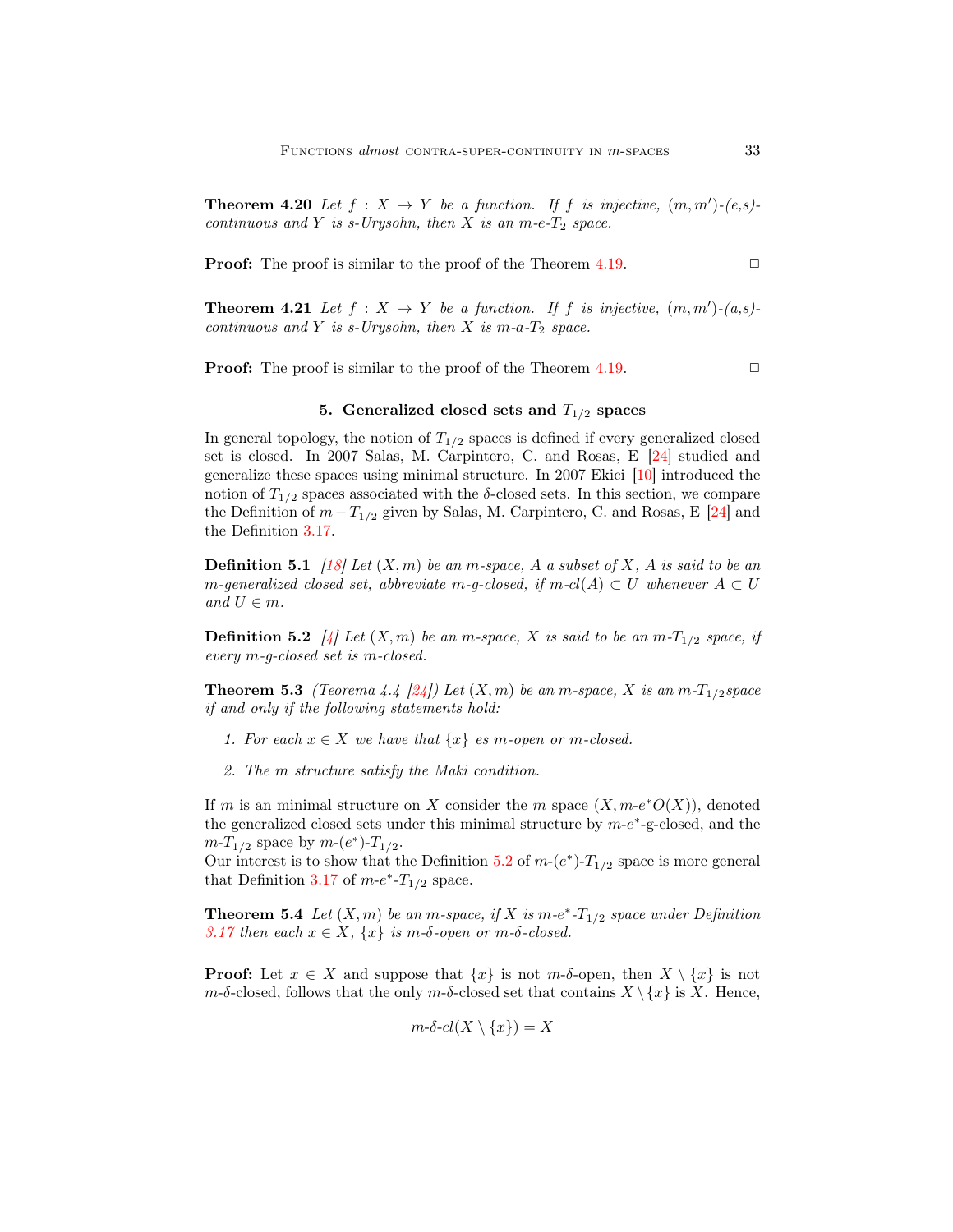$$
m\text{-}cl(m\text{-}int(m\text{-}\delta\text{-}cl(X\setminus\{x\}))) = X
$$

$$
X\setminus\{x\} \subset m\text{-}cl(m\text{-}int(m\text{-}\delta\text{-}cl(X\setminus\{x\})))
$$

Therefore,  $X \setminus \{x\}$  is  $m-e^*$ -open and  $\{x\}$  is  $m-e^*$ -closed. Since X is an  $m-e^*$ - $T_{1/2}$ space under Definition [3.17](#page-9-0) then  $\{x\}$  is  $m$ -δ-closed.

**Corollary 5.5** Let  $(X, m)$  be an m-space where m satisfies the Maki condition, if X is an m-e<sup>\*</sup>-T<sub>1/2</sub>space under Definition [3.17](#page-9-0) then for each  $x \in X$ ,  $\{x\}$  is  $m-e^*$ -open or  $m-e^*$ -closed.

**Proof:** By Theorem [5.4,](#page-18-2) each unitary set is  $m-\delta$ -open or  $m-\delta$ -closed. Now using the Maki condition each unitary set is ∗ -open or m-e ∗ -  $\Box$ closed.  $\Box$ 

**Theorem 5.6** Let m be a minimal structure on  $X$  that satisfy Maki condition, if X is an  $m-e^*$ - $T_{1/2}$  space under Definition [3.17](#page-9-0) then X is an  $m-(e^*)$ - $T_{1/2}$  space under Definition [5.2.](#page-18-1)

**Proof:** Suppose that X is an  $m-e^*$ - $T_{1/2}$  space under Definition [3.17.](#page-9-0) By Theorem [5.4](#page-18-2) each unitary set  $\{x\}$  is  $m$ -δ-open or  $m$ -δ-closed, follows that each unitary set  ${x}$  is m-e<sup>\*</sup>-open or m-e<sup>\*</sup>-closed. Now using Theorem [5.3](#page-18-3) we obtain that X is an  $m-e^*$ - $T_{1/2}$  space under Definition [5.2.](#page-18-1)

The converse of the above theorem is not true in general, as shown in the following examples.

**Example 5.7** Let  $X = \{a, b, c, d\}$  and  $m = \{\emptyset, X, \{a\}, \{b\}, \{c\}, \{a, b\},\$  ${a, c}, {b, c}, {a, b, c}$ , then the *m*-space  $(X, m)$  is *m*- $e^*$ - $T_{1/2}$  under the Definition [5.2](#page-18-1) but not is  $m-e^*$ - $T_{1/2}$  under the Definition [3.17.](#page-9-0) In effect, the m-closed sets are:  $\{\emptyset, X, \{b, c, d\}, \{a, c, d\}, \{a, b, d\}, \{c, d\}, \{b, d\},\$  $\{a,d\},\{d\}\}.$  $m-e^*O(X) = \{ \emptyset, X, \{a\}, \{b\}, \{c\}, \{a, b\}, \{a, c\}, \{a, d\}, \{b, d\}, \{b, c\}, \{c, d\},\$  ${a, b, c}, {a, b, d}, {b, c, d}, {a, c, d}.$  $m-e^*C(X)$  $= \{\emptyset, X, \{a\}, \{b\}, \{c\}, \{a, b\}, \{a, c\}, \{a, d\}, \{b, d\}, \{b, c\}, \{c, d\},$  $\{d\}, \{a, b, d\}, \{b, c, d\}, \{a, c, d\}.$  $m-e^*$  $=\qquad \quad \{ \emptyset, X, \{a\}, \{b\}, \{c\}, \{a, b\}, \{a, c\}, \{a, d\}, \{b, d\}, \{b, c\},$  ${c, d}, {d}, {a, b, d}, {b, c, d}, {a, c, d}$  $m \text{-} \delta C(X) = \{ \emptyset, X, \{d\}, \{a, d\}, \{b, d\}, \{c, d\}, \{a, b, d\}, \{b, c, d\}, \{a, c, d\} \}.$ 

Observe that the  $m-e^*$ -generalized closed sets are all  $m-e^*$ -closed. Therefore,  $(X, m)$  is an  $m-(e^*)-T_{1/2}$  space under Definition [5.2](#page-18-1) but not is an  $m-e^*-T_{1/2}$  space under Definition [3.17,](#page-9-0) because  $\{a\}$  is an  $m-e^*$ -closed set that not is  $m$ -δ-closed. It said that the Definition [5.2](#page-18-1) is more stronger that Definition [3.17.](#page-9-0)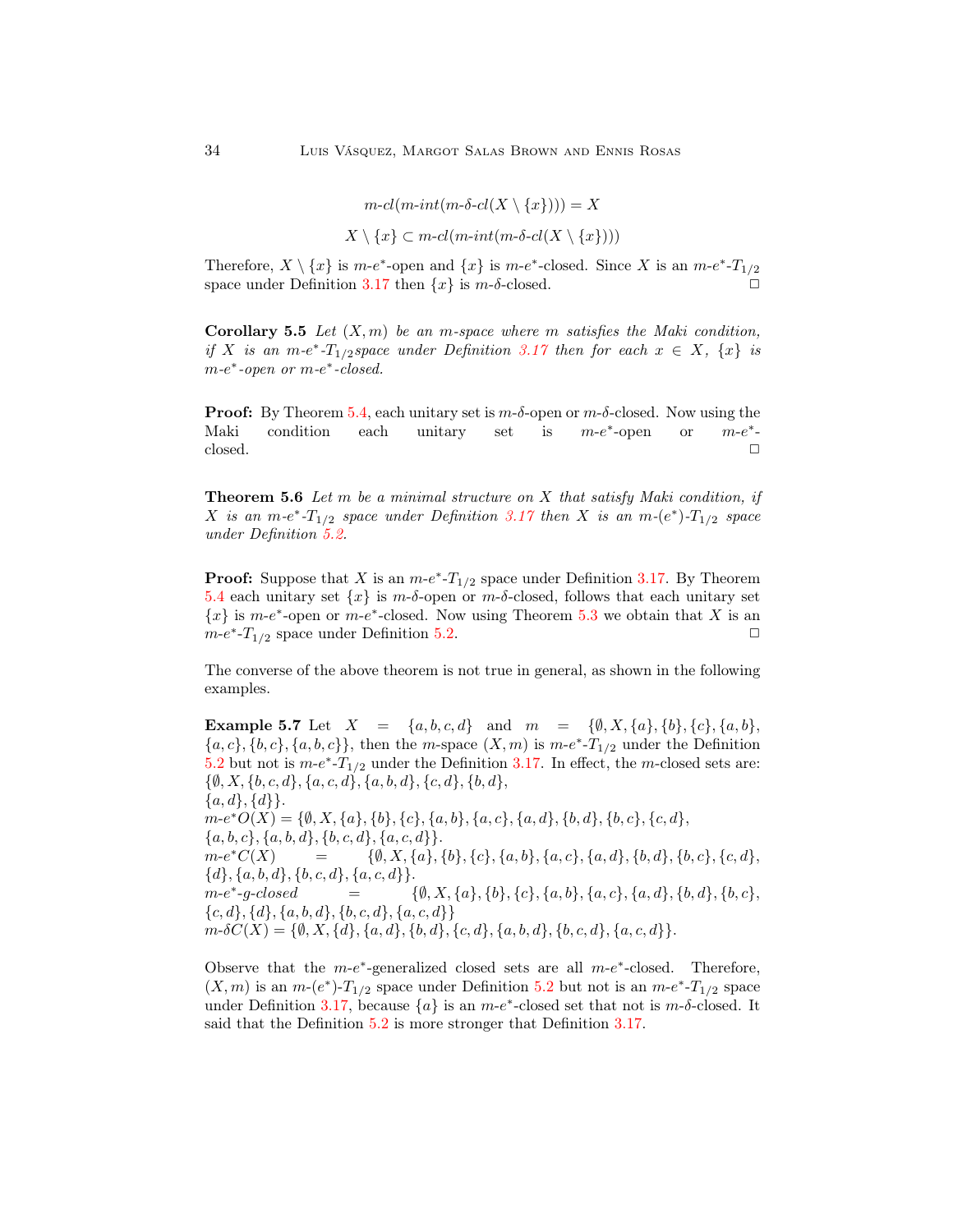**Example 5.8** Consider the set of the real numbers  $\mathbb{R}$  with the m-structure  $m =$  $\{\emptyset, \mathbb{R}, \{0\}\}.$ 

Let  $x \in \mathbb{R}$ , and consider  $y \in \mathbb{R}$ , if  $y \neq 0$  then the only m-open set that contains y is  $U = \mathbb{R}$ , follows that

$$
\{x\} \cap m\text{-}int(m\text{-}cl(U)) = \{x\}
$$

If  $y = 0$  then the m-open set that contains y are  $V = \{0\}$  and  $V = \mathbb{R}$ , follows that

$$
\{x\} \cap m\text{-}int(m\text{-}cl(V)) = \{x\}
$$

In any case, we obtain that  $y \in m\text{-}\delta\text{-}cl({x})$ , and hence  $m\text{-}\delta\text{-}cl({x}) = \mathbb{R}$ . An follows that  $\{x\} \subset m \text{-} cl(m \text{-} int(m \text{-} \delta \text{-} cl(\{x\})))$  and therefore  $\{x\}$  is an  $m \text{-} e^*$ -open set.

.

Using the Theorem [5.3](#page-18-3) follows that  $(\mathbb{R}, m)$  is an  $m-(e^*)-T_{1/2}$  space under Definition [5.2.](#page-18-1)

But  $(\mathbb{R}, m)$  is not an  $m-e^*$ - $T_{1/2}$  space under the Definition [3.17,](#page-9-0) because  $\mathbb{R}$ -{0} is  $m-e^*$ -closed but not is  $m-\delta$ -closed, since  $m-\delta$ - $cl(\mathbb{R}-\{0\})=\mathbb{R}$ .

#### <span id="page-20-0"></span>References

- <span id="page-20-12"></span>1. Abd El-Monsef M. E., El-Deeb S. N., Mahmoud R. A. 1983, β-open sets and β-continuous mappings, Bull. Fac. Sci. Assiut Univ., 12, 77-90.
- <span id="page-20-3"></span>2. Bhattacharyya, P. and Lahiri, B. 1987. Semi generalized closed sets in topology. Indian J. Math. 29: 375-382.
- <span id="page-20-5"></span>3. Caldas, M., Jafari, S. and Noiri, T. 2002. Weak separation axioms via Veličkoťs θ-open set and θ-closure operator. Atlas Sem. Bras. Anal. 56: 657-664.
- <span id="page-20-6"></span>4. Caldas, M., Georgiou, D. N., Jafari, S. and Noiri, T. 2003. A unified theory of  $T_{1/2}$ -spaces. Annales Univ. Sci. Budapest. 45: 121-131.
- <span id="page-20-8"></span><span id="page-20-1"></span>5. Ekici E. 2004. (δ-pre,s)-continuous functions. Bull. Malaysian Math. Sci. Soc., 27 (2): 237- 251.
- 6. Ekici E. 2004. Almost contra-super-continuous functions. Studii si Cercetari Stiintifice, Seria: Matematica, Univ. din Bacau.,. 14. 31-42.
- <span id="page-20-15"></span><span id="page-20-14"></span>7. Ekici E. 2004. On contra R-continuity and a weak form. Indian J. Math. 46 (2-3). 267-281.
- <span id="page-20-13"></span>8. Ekici E. 2006. Another form of contra-continuity. Kochi Journal of Mathematics. 1. 21-29.
- <span id="page-20-7"></span>9. Ekici E. 2007. Some generalizations of almost contra-super-continuity. Filomat. 21:2. 31-44.
- <span id="page-20-4"></span>10. Ekici E. Some weak forms of  $\delta$ -continuity and  $e^*$ -first-countable spaces (submitted).
- 11. Jafari, S. 1998. Some properties of quasi θ-continuous functions. Far East J. Math. Sci. 6(5): 689-696.
- <span id="page-20-10"></span>12. Levine N. 1963, Semi-open sets and semi-continuity in topological spaces, Amer. Math. Monthly, 70 , 36-41.
- <span id="page-20-9"></span><span id="page-20-2"></span>13. Levine N. 1970, Generalized closed sets in topology. Rend. Circ. Mat. Palermo, 2)19 , 89-96.
- 14. Maki, H., Rao, K. C., and Nagor Gani, A. 1999. On generalizing semi-open and preopen sets. Pure Appl. Math., 49, 17-29.
- <span id="page-20-11"></span>15. Mashhour, A.S., Abd El-Monsef, M.E., and El-Deeb, S.N. 1982. On precontinuous and weak precontinuous mappings, Proc. Math. Phys. Soc. Egypt, 53, 47-53.